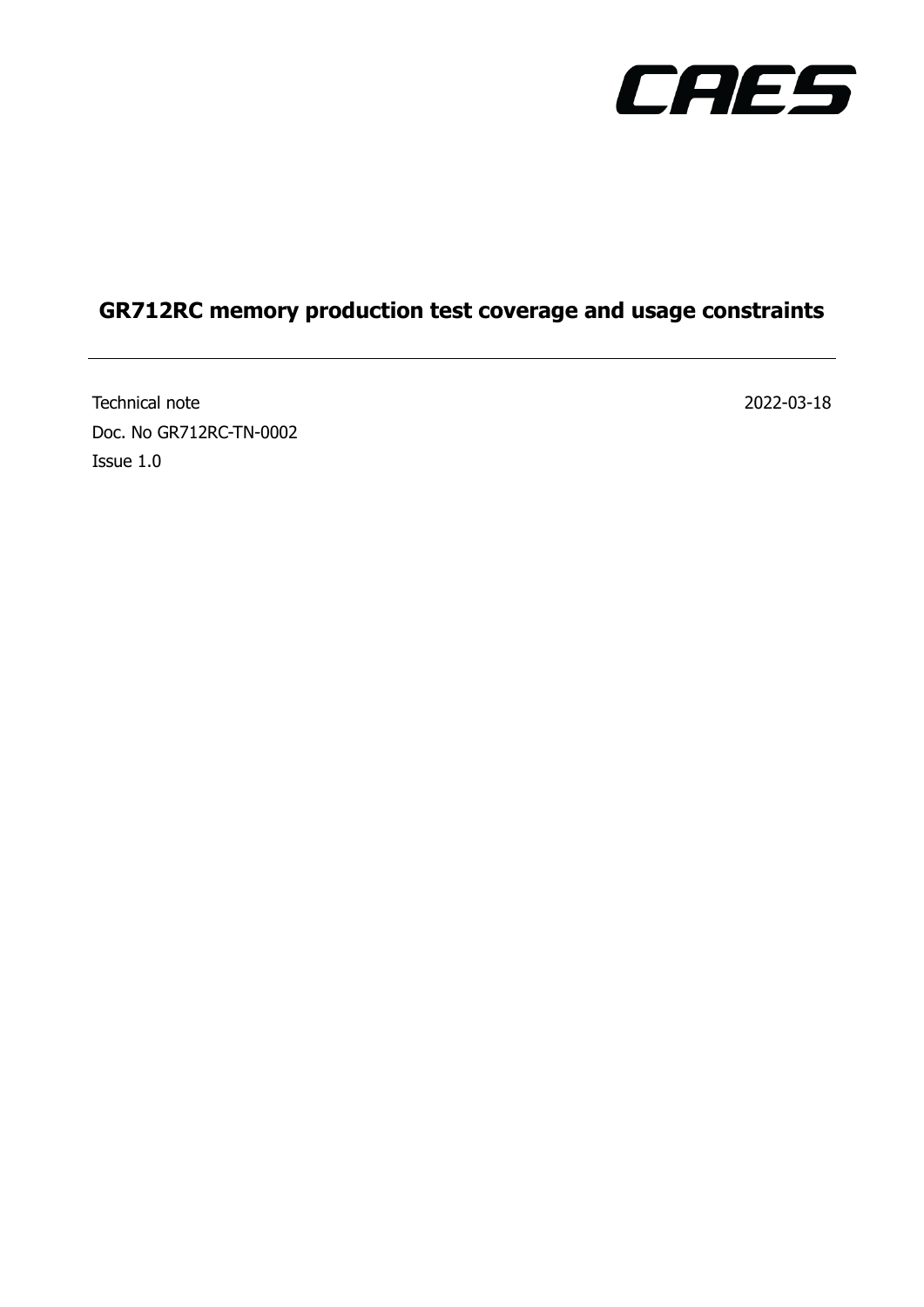

## **CHANGE RECORD**

| <b>Issue</b> | Date             | <b>Section / Page</b> | <b>Description</b>           |
|--------------|------------------|-----------------------|------------------------------|
| 1.0          | $2022 - 03 - 18$ | All                   | First issue of this document |

# **Table of Contents**

| $\mathbf{1}$   |     | Introduction                                                       | 3              |
|----------------|-----|--------------------------------------------------------------------|----------------|
|                | 1.1 | Scope of the document                                              | 3              |
|                | 1.2 | Parts screened with incomplete test coverage of memory macrocells  | 3              |
|                | 1.3 | Probability that a delivered part has a memory defect              | $\overline{4}$ |
|                | 1.4 | Testing for memory defects in parts already integrated into boards | $\overline{4}$ |
|                | 1.5 | Distribution                                                       | $\overline{4}$ |
|                | 1.6 | Contact                                                            | $\overline{4}$ |
|                | 1.7 | Reference documents                                                | 5              |
|                | 1.8 | Abbreviations                                                      | 5              |
| $\overline{2}$ |     | Executive summary                                                  | 6              |
| 3              |     | Inventory of GR712RC memory macrocells                             | $\tau$         |
| 4              |     | FTAHBRAM burst-write errors                                        | 9              |
| 5              |     | Coverage of production test program revision 3                     | 9              |
|                | 5.1 | Statistics on number of parts with defects                         | 10             |
|                | 5.2 | Memory test coverage of production test program revision 3         | 10             |
|                | 5.3 | Extrapolated probabilities of defects evading screening            | 12             |
| 6              |     | Impact of a defect in a CPU memory on software                     | 13             |
|                | 6.1 | Correctable error counters                                         | 15             |
|                | 6.2 | Radiation effects                                                  | 16             |
| 7              |     | Software package for board-level memory tests                      | 17             |
|                | 7.1 | Memory test methodology                                            | 18             |
|                | 7.2 | Example output                                                     | 19             |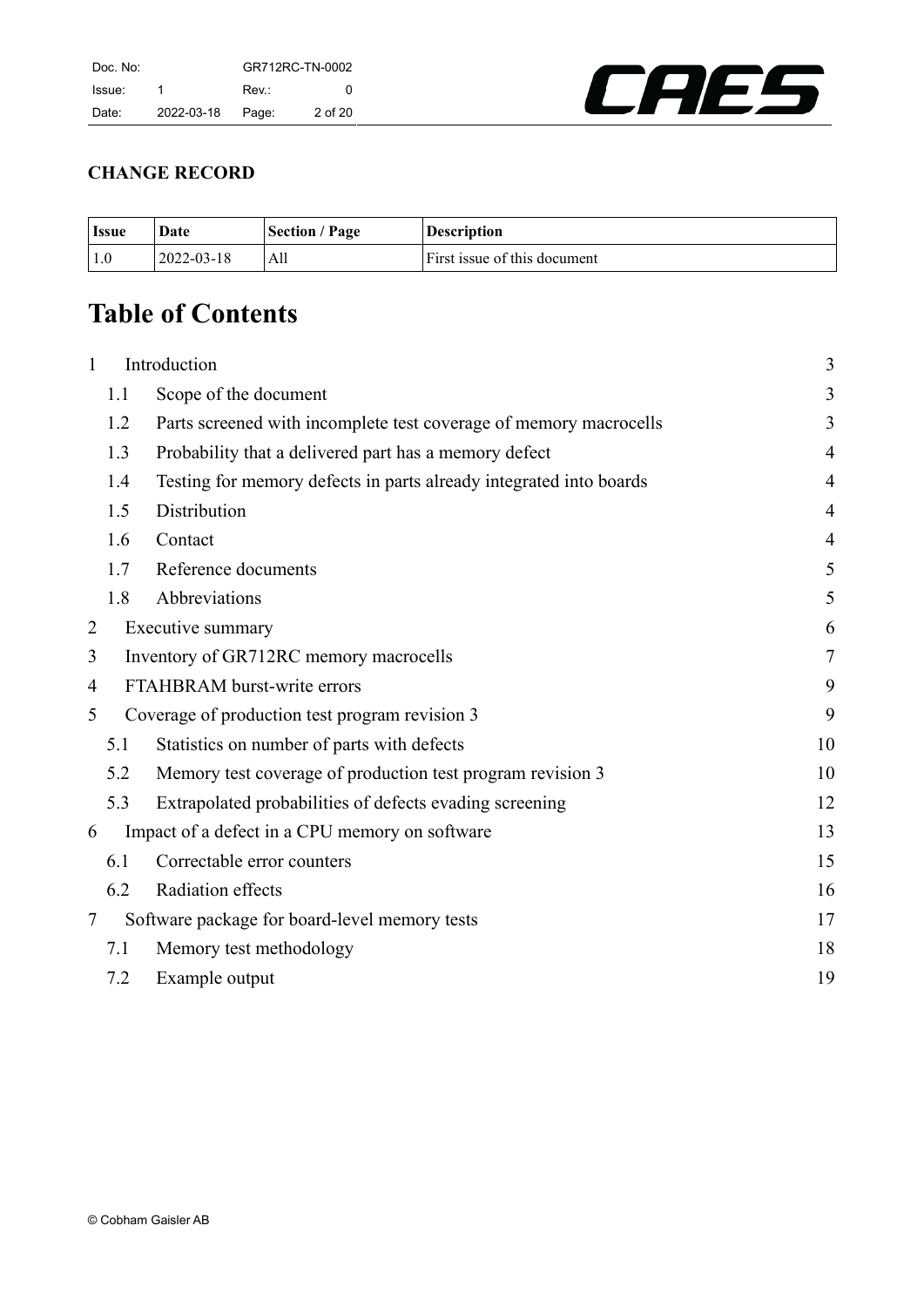

## <span id="page-2-0"></span>**1 INTRODUCTION**

#### <span id="page-2-1"></span>**1.1 Scope of the document**

The GR712RC is a microprocessor implementing two independent CPUs on one silicon die, i.e. CPU0 and CPU1. For each CPU, the silicon implementation utilizes memory macrocells to implement various functions like the register file, and the cache memories. Memory macrocells are also used for implementing the FTAHBRAM (On-chip Memory with EDAC Protection) on the silicon, as well as the instruction trace buffers and the AHB trace buffer. The trace buffers are used for debug purposes only. For the remainder of this document, the memory macrocells on the silicon will also be referred to as simply *memories*.

During the production of digital parts, specific production tests are deployed to verify the functionality of such memory macrocells and to screen out any defective parts as part of the overall production test program. The production tests specific for the memory macrocells of the GR712RC part are implemented by executing software on the two CPUs since Built-In-Self-Test (BIST) has not been implemented for the GR712RC.

In the beginning of 2022, it was discovered that revision 3 of the GR712RC production test program did not offer full coverage of all storage bits in the memory macrocells. Consequently, the production test program was updated by adding additional subtests related to the memory macrocells resulting in revision 5 of the production test program. This Technical Note covers three partially separate issues discovered during the update process:

- 1. CPU1 coverage issue: One of the subtests of revision 3 of the production test program was only executed on CPU0, hence the test coverage of the memory macrocells specific to CPU1 was incomplete.
- 2. CPU0 coverage issue: Although revision 3 of the production test program tested all word locations and storage bits in the memory macrocells specific to CPU0, not all storage bits were tested in both logical states.
- 3. FTAHBRAM burst write issue: Data errors can be induced into the FTAHBRAM during burst writes at low supply voltage.

This Technical Note details the precise test coverage of the memory macrocells in production test program revision 3; the observed and extrapolated probabilities for GR712RC parts with defects to have evaded screening; the consequences for software running on a GR712RC part with defects in the memory macrocells; a description of the FTAHBRAM burst write issue; and a software-based method for testing for CPU0 and CPU1 related defects in parts already integrated into boards.

#### <span id="page-2-2"></span>**1.2 Parts screened with incomplete test coverage of memory macrocells**

The CPU1 and CPU0 test coverage issues apply to GR712RC parts screened with revision 3 and earlier of the production test program. In particular, all delivered GR712RC parts with date codes before D2144 were screened with revision 3 of the production test program. Parts screened with revision 5 and later of the production test program have full test coverage of all memory macrocells.

Note 1: The FTAHBRAM burst write issue applies to all GR712RC parts regardless of date code and what revision of the production test program it was screened with.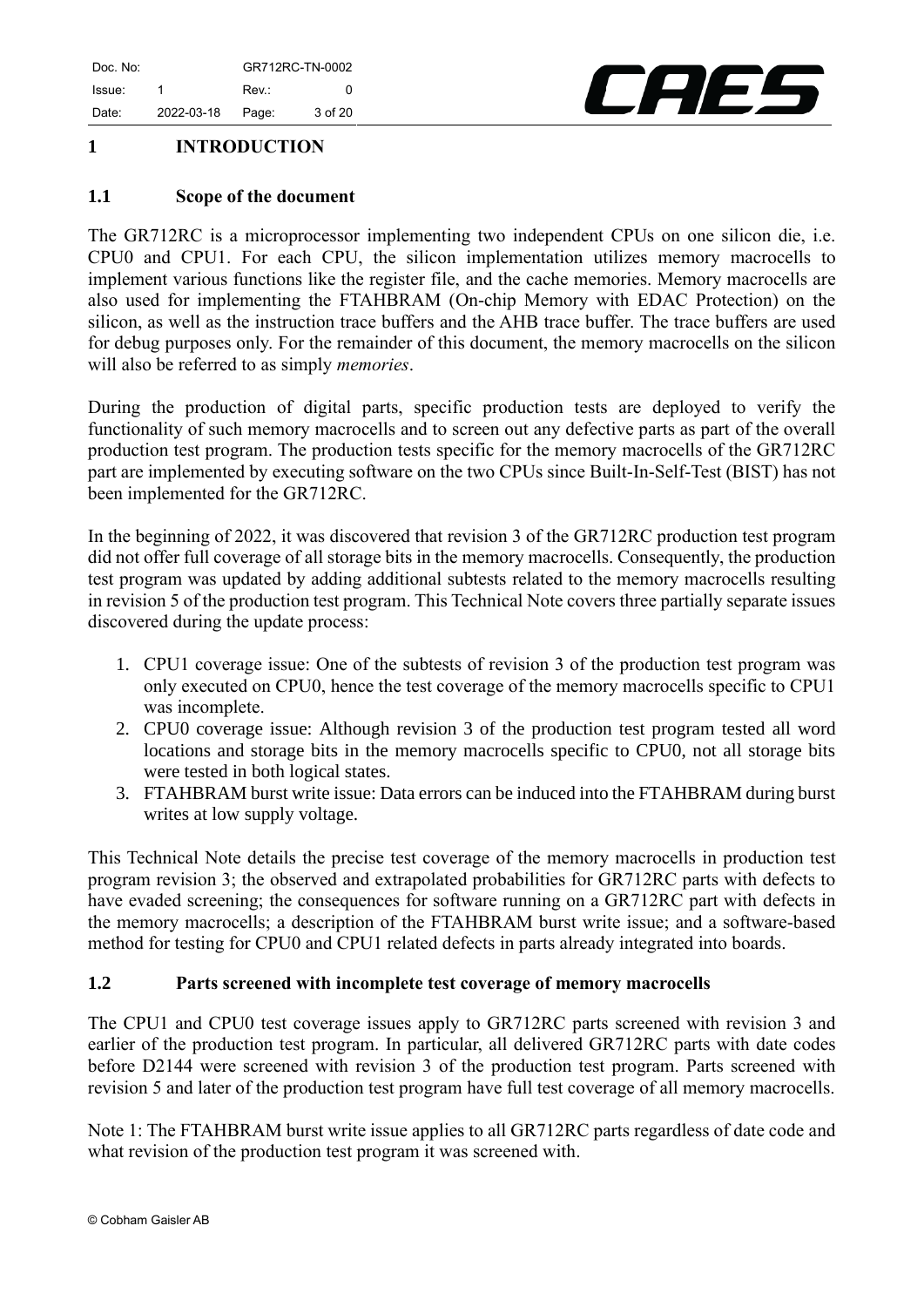

Note 2: The following products have complete coverage of memory macrocells:

- GR740 uses BIST for memory testing
- GR716 uses BIST for memory testing
- GR718B does not use memory macrocells

#### <span id="page-3-0"></span>**1.3 Probability that a delivered part has a memory defect**

Parts tested with revision 5 of the production test program are guaranteed to be fully tested for defects in memories. Parts screened with revision 3 of the production test program may have defects not detected by the screening. Estimated probabilities are given below.

CPU1: After revision 5 of the production test program was introduced, 1.2% of tested parts have been observed to have defects in CPU1 memories that would not have been discovered in revision 3 of the production test program.

CPU0: No parts tested with revision 5 of the production test program have been found to have defects in CPU0 memories that would not have been discovered using revision 3 of the production test program. The probability that a given part screened with revision 3 of the production test program has a defect in a CPU0 memory that could cause data corruption or a software crash has been extrapolated to be less than 0.004%. Existence of such a defect is expected to be discovered immediately when running non-trivial software on the part.

FTAHBRAM burst write: Neither revision 3 nor revision 5 of the production test program includes any screening of the FTAHBRAM burst write issue. Errors may be induced during burst writes to the FTAHBRAM in any GR712RC parts. The exact characteristics vary from part to part. Refer to the errata list in the GR712RC user's manual [\[RD2\]f](#page-4-2)or workarounds.

#### <span id="page-3-1"></span>**1.4 Testing for memory defects in parts already integrated into boards**

For customers with GR712RC parts tested with revision 3 of the production test program already integrated into boards, the software package "gr712rc-tn0002-sw" is provided. The software package contains source code and a prebuilt binary for board-level tests of all CPU0 and CPU1 memories. See section [7](#page-16-0) for details.

<span id="page-3-2"></span>Software is not provided to test for the FTAHBRAM burst write issue.

#### **1.5 Distribution**

<span id="page-3-3"></span>Contact Cobham Gaisler for inquiries about redistribution of this Technical Note.

#### **1.6 Contact**

For questions on this document, please contact Cobham Gaisler support at support  $\alpha$  gaisler.com.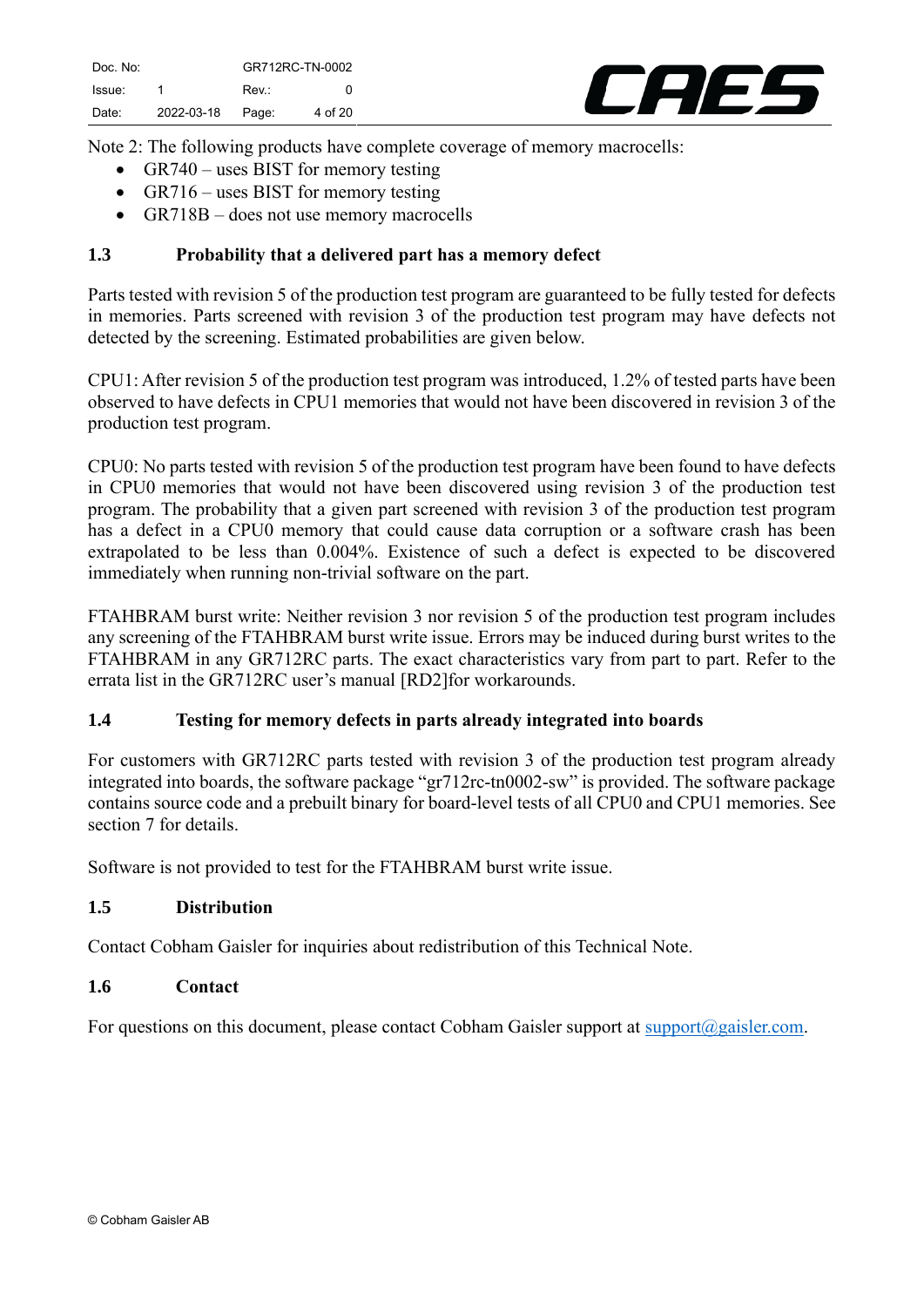

#### <span id="page-4-0"></span>**1.7 Reference documents**

- <span id="page-4-3"></span>[RD1] "Radiation characterization of a dual core LEON3-FT processor", F. Sturesson, J. Gaisler, R. Ginosar, T. Liran, 2011, 12<sup>th</sup> European Conference on Radiation and Its Effects on Components and Systems, DOI: [10.1109/RADECS.2011.6131334](https://doi.org/10.1109/RADECS.2011.6131334)
- <span id="page-4-2"></span>[RD2] "GR712RC – Dual-Core LEON3FT SPARC V8 Processor – User's manual", Cobham Gaisler, GR712RC-UM, Available at<https://www.gaisler.com/gr712rc>
- <span id="page-4-4"></span>[RD3] "Handling of External Memory EDAC Errors in LEON/GRLIB Systems", Cobham Gaisler, GRLIB-AN-0004, Available at<https://www.gaisler.com/notes>
- <span id="page-4-5"></span>[RD4] "GR712RC – Dual-Core LEON3-FT SPARC V8 Processor – Data Sheet", Cobham Gaisler, GR712RC-DS. Available at<https://www.gaisler.com/gr712rc>

#### <span id="page-4-1"></span>**1.8 Abbreviations**

| <b>BIST</b> | Built-In Self-Test                |
|-------------|-----------------------------------|
| <b>CPU</b>  | <b>Central Processing Unit</b>    |
| <b>ECC</b>  | <b>Error Correcting Code</b>      |
| <b>EDAC</b> | Error Detection and Correction    |
| <b>FPU</b>  | <b>Floating Point Unit</b>        |
| <b>GEO</b>  | Geostationary Earth Orbit         |
| IU          | Integer Unit                      |
| <b>MMU</b>  | Memory Management Unit            |
| <b>RTL</b>  | Register Transfer Level           |
| <b>SEU</b>  | Single-Event Upset                |
| <b>SMP</b>  | <b>Symmetric Multi-Processing</b> |
| TLB         | Translation Look-aside Buffer     |
|             |                                   |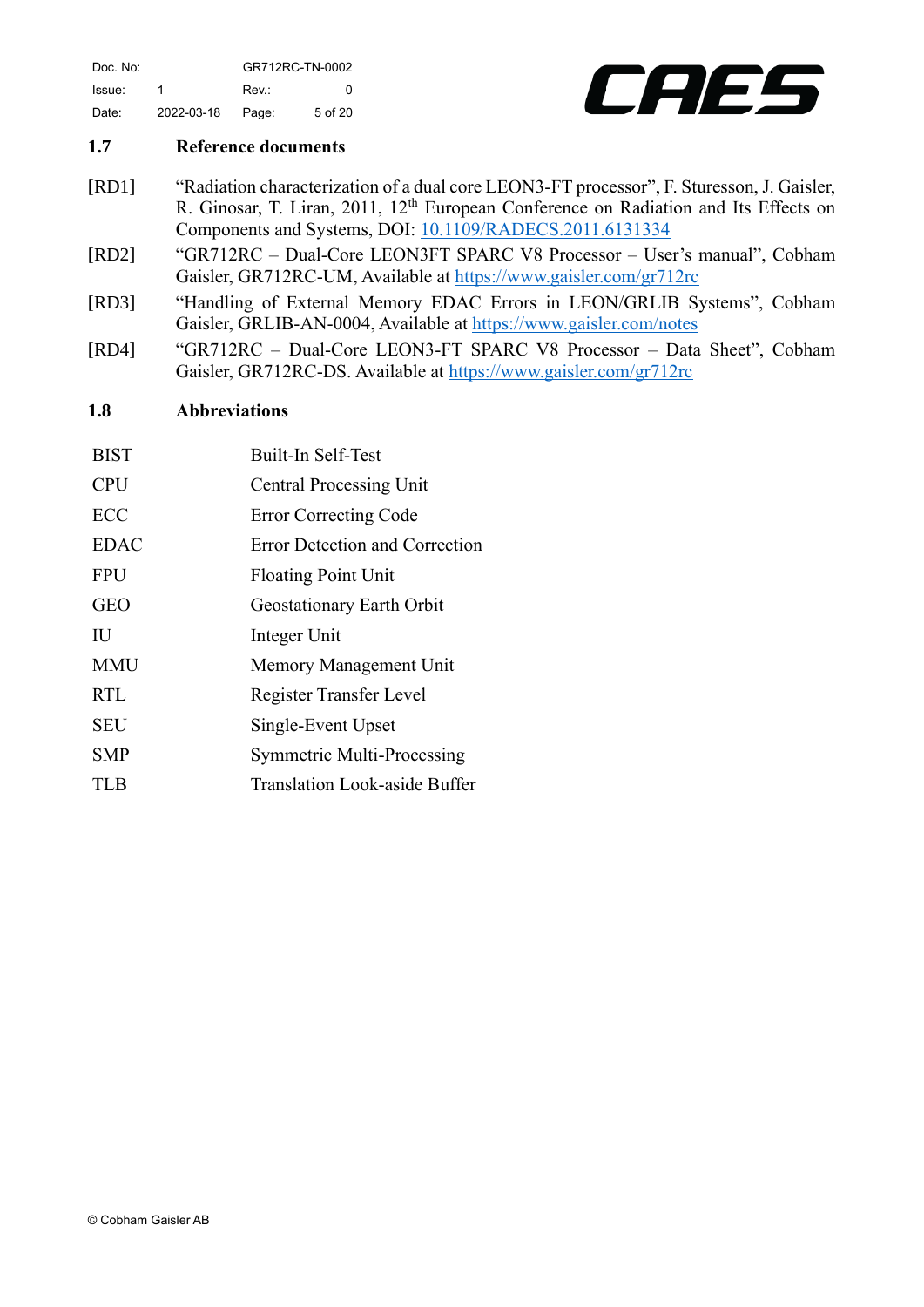CAEL

## <span id="page-5-0"></span>**2 EXECUTIVE SUMMARY**

All GR712RC parts are tested at several stages of the production to screen out parts with defects. However, it has been discovered that revision 3 of the GR712RC production test program had incomplete coverage of some of the memory macrocells. In response, the production test program was updated and revalidated. Revision 5 of the production test program has full coverage of all the CPU memories. However, parts that passed revision 3 of the production test program may contain defects in the partially tested CPU memories.

While revising and revalidating the production test program, three issues were identified in revision 3 of the production test program:

#### 1. **CPU1 coverage issue**

- a. The CPU1 caches and IU register file are **not** tested with full word and bit coverage.
- b. **77%** of all data words and **81%** of all **bit-states** are **not** tested. See section [5.2](#page-9-1) for the definition of "bit-states" and additional information.
- c. Untested bits exist in all CPU1 memories, but most are located in the D-cache.

#### 2. **CPU0 coverage issue**

- a. The CPU0 caches and IU register file are tested with **full coverage** of addresses and bits.
- b. However, **4%** of all **bit-states** are not tested.
- c. The partially tested bits are located in the cache tag memories (instruction, data, snoop), and in the IU register file.

#### 3. **FTAHBRAM write bursts**

- a. The 192 KiB FTAHBRAM is tested with **full coverage** of addresses and bit-states using **single word writes**.
- b. However, data errors may be induced during **burst writes** to the FTAHBRAM.
- c. The rate of errors increases with decreasing supply voltage and there is a large part to part variation. See section [4.](#page-8-0)
- d. Single word writes to the FTAHBRAM do not induce errors. Refer to the errata list in the GR712RC user's manual [\[RD2\]](#page-4-2) for workarounds.

After the introduction of revision 5 of the production test program, 1.2% of tested parts have been found to have defects in CPU1 memories that would not have been discovered in revision 3 of the production test program.

No parts tested with revision 5 of the production test program have been found to have defects in CPU0 memories that would not have been discovered in revision 3 of the production test program. The probability of occurrence is estimated in section [5.3.](#page-11-0)

The consequences for software encountering a defect varies depending on the type and location of the defect. For example, a single stuck bit in the IU register file would result in the CPU becoming unresponsive due to an infinite error-correction loop. In contrast, a single stuck bit in a cache memory appears to software as a cache miss, and software execution continues without error. See section [6](#page-12-0) for further failure mechanisms and section [5.3](#page-11-0) for estimated probabilities of defects in each memory type.

Parts already integrated into boards can be tested for occurrence of defects in CPU0 and CPU1 memories with a software package provided by Cobham Gaisler (see section [7\)](#page-16-0). Software is not provided to test for the FTAHBRAM burst write issue.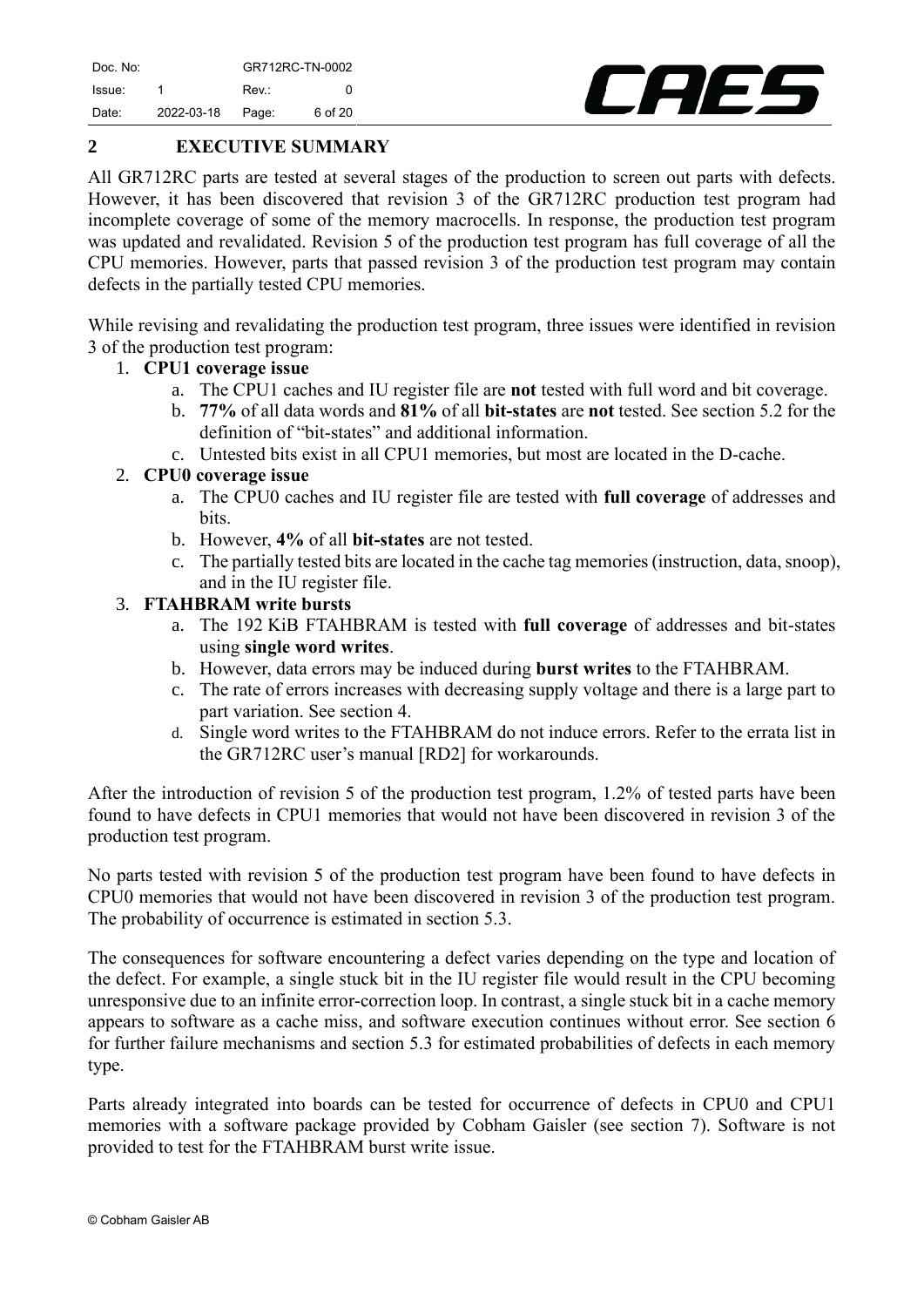

## <span id="page-6-0"></span>**3 INVENTORY OF GR712RC MEMORY MACROCELLS**

A graphical overview of memory macrocells in the GR712RC is given in [Figure 1.](#page-6-1) The dashed rectangle indicates memories with incomplete address coverage in production test program revision 3. The red dots indicate memories with incomplete *bit-state coverage* (see section [5.2](#page-9-1) for definitions). Other memories, such as the FPU registers, the 16-entry MMU TLB and FIFOs are not shown since they are implemented as hardened flip-flops [\[RD1\],](#page-4-3) not memory macrocells. In the remainder of this Technical Note, the term "memories" will mean "memory macrocells".

A size comparison of the memories specific to one CPU is given in [Figure 2](#page-6-2) (CPU0 and CPU1 are identical in this regard).



<span id="page-6-1"></span>*Figure 1 Overview of memory macrocells in the GR712RC. Red dots: Not all bit-states tested. Dashed rectangle: Address decoding not fully tested. FTAHBRAM: Has burst write issue.*



<span id="page-6-2"></span>*Figure 2 Comparison of the relative sizes of memories specific to one CPU (either CPU0 or CPU1). The area of each shaded rectangle is proportional to the number of bits it contains.*

The organization and error detection mechanisms of the memories is summarised in the text below. The percentages do not include the instruction trace buffer since this buffer should not be used by application software. Additional details about tag fields can be found in the GR712RC user's manual [\[RD2\]](#page-4-2) sections 4.3.2, 4.4.3, 4.6.5, and 4.8.4.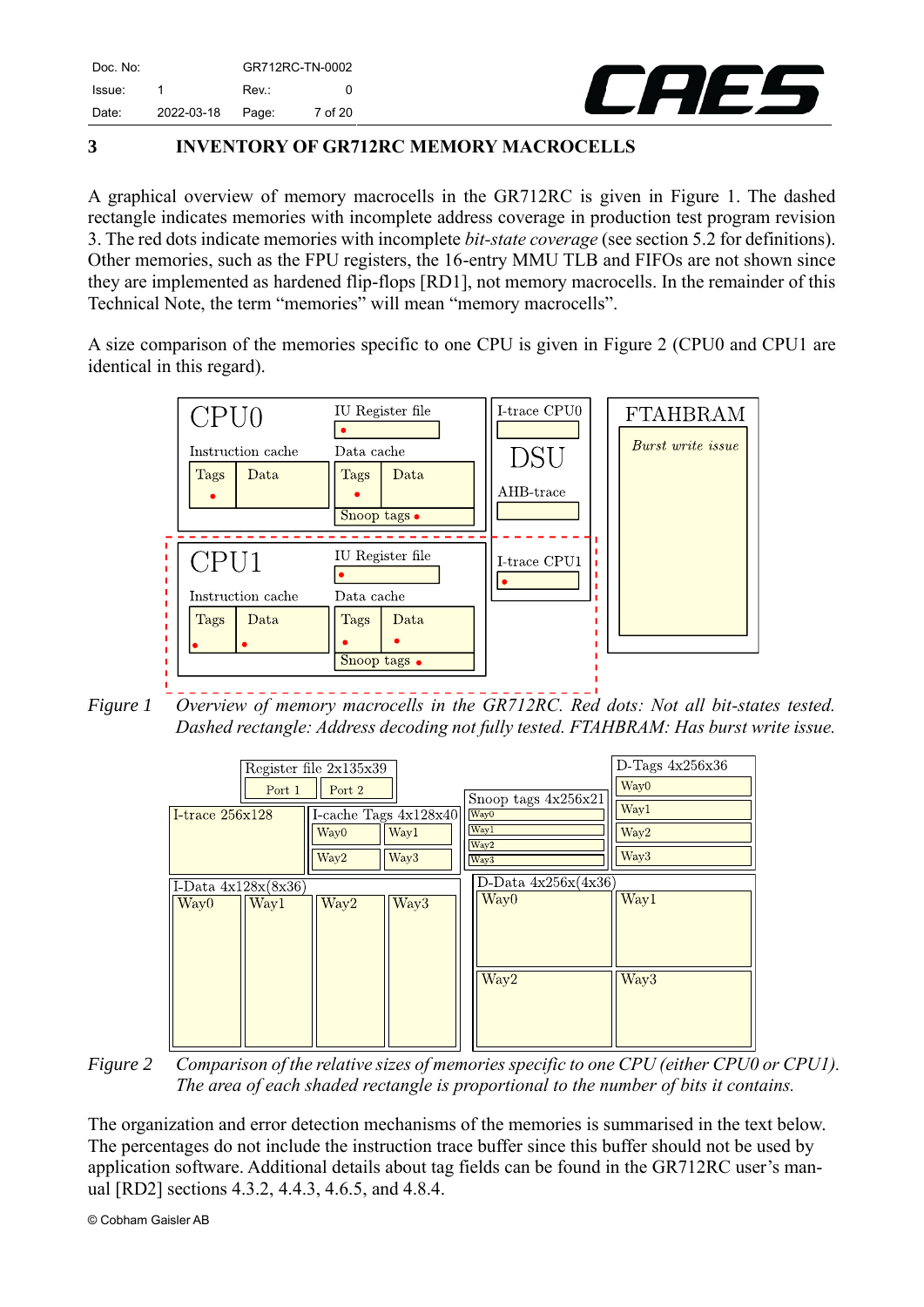

- 1. IU register file (2x135x39 bits, 2.7% of CPU memory bits)
	- a. Contains the  $\frac{60}{9}$ 0-7,  $\frac{60}{10}$ -7,  $\frac{60}{10}$ -7 and  $\frac{60}{90}$ -7 registers.
	- b. Each register is  $32$  (data) + 7 (ECC) = 39 bits wide.
	- c. 1-bit error correction, 2-bit error detection (BCH code)
	- d. There are 8 global registers  $+ 8$  windows of 16 registers  $= 136$  logical registers
	- e. The global register %g0 is 0 and not stored in memory  $\Rightarrow$  135 registers in memory
	- f. The IU register file has two read ports and this is implemented by storing all registers in two identical copies in two memories.  $\Rightarrow$  2x135x39 bits total size
- 2. I-cache tags (4x128x40 bits, 5.3% of CPU memory bits)
	- a. 4 cache ways
	- b. Each way has 128 cache lines
	- c. Each cache line tag contains the virtual address (20 bits), MMU context (8 bits), valid bits (8 bits), and parity bits (4 bits) for a total of 40 bits.
	- d. 1-bit error detection (parity)
- 3. I-cache data (4x128x8x36 bits, 38.4% of CPU memory bits)
	- a. There are 4 cache ways
	- b. Each way has 128 cache lines
	- c. Each line contains 8 words
	- d. Each word has  $32$  (data) + 4 (parity) bits
	- e. 1-bit error detection (parity)
- 4. D-cache tags (4x256x36 bits, 9.6% of CPU memory bits)
	- a. Differs from I-cache tags only in that there are 4 valid-bits instead of 8 and twice as many lines (256).
- 5. D-cache data (4x256x4x36 bits, 38.4% of CPU memory bits)
	- a. Differs from I-cache data only in that there are twice as many lines (256) with each line being half the size (4 words).
- 6. Snoop tags (4x256x21 bits, 5.6% of CPU memory bits)
	- a. Each snoop tag has 20 address bits (the physical address of a D-cache line) and 1 parity bit.
	- b. 1-bit error detection (parity)
- 7. Instruction trace-buffer (256x128 bits). This memory is only used for debug purposes, not in applications.
- 8. AHB trace buffer (256x128 bits). There is a single copy of this memory shared by all AHB masters and slaves. This memory is only used for debug purposes, not in applications.
- 9. FTAHBRAM (48x1024x40 bits). There is a single copy of this memory. It is a general purpose storage area for CPUs and DMA peripherals.

The precise coverage of revision 3 of the production test program of these memories is explained in section [5.](#page-8-1) Consequences for software executing on a GR712RC part with at least one defect in a CPU memory are given in section [6.](#page-12-0)

In short, integrity of the IU register file (1) is critical in all operation modes except power-down. Integrity of cache tags and data (2-5) are critical in any application where caches are enabled. Integrity of snoop tags (6) is critical to maintain cache coherency in SMP applications as well as single-core applications that make use of DMA. The integrity of trace buffers (7) and (8) are inconsequential to application software. Finally, from a software perspective, errors in (9) are equivalent to errors in external memory, and application note [\[RD3\]](#page-4-4) applies.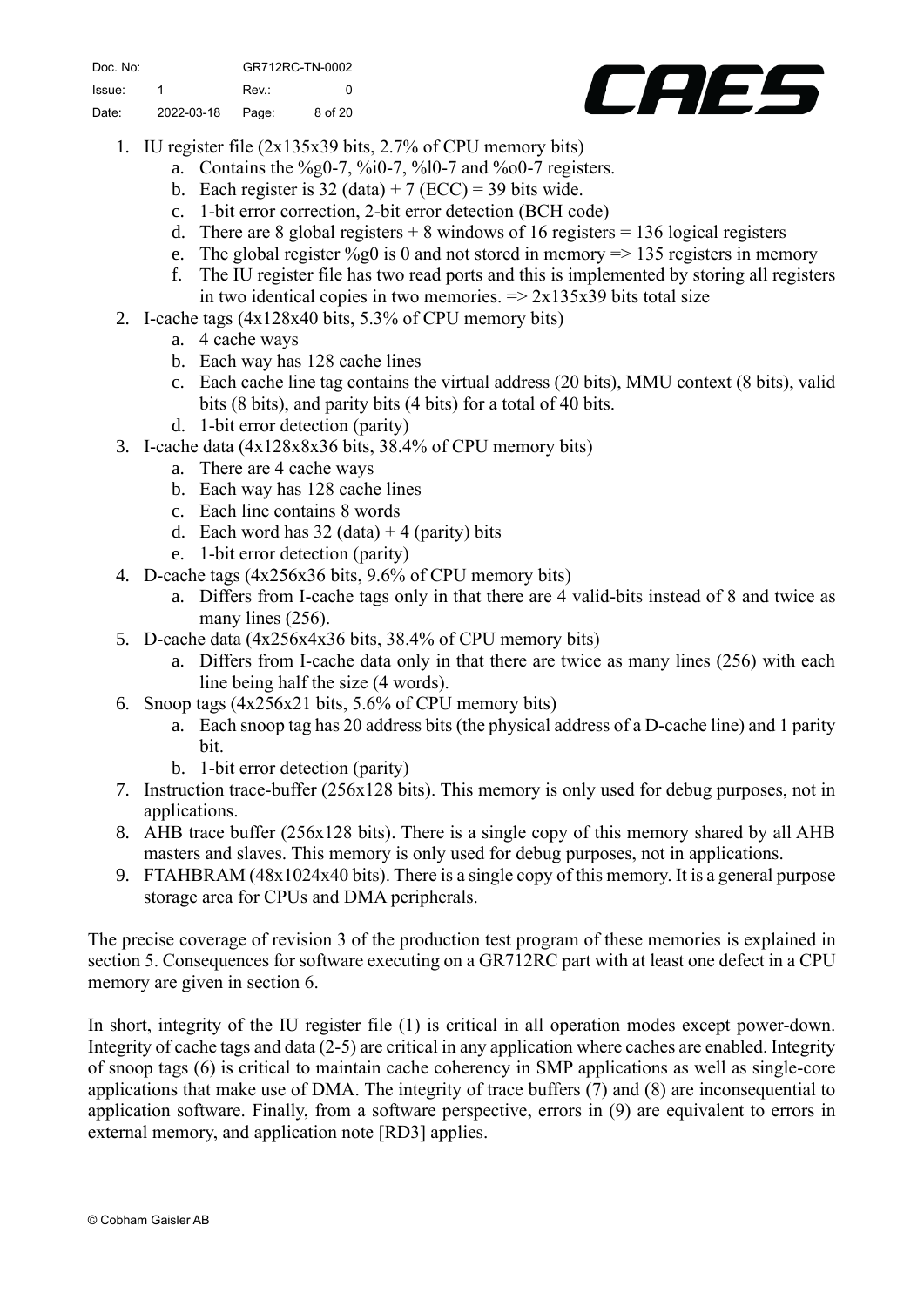

## <span id="page-8-0"></span>**4 FTAHBRAM BURST-WRITE ERRORS**

The FTAHBRAM is fully tested in production test program revision 3 using single-word accesses. However, it has been found that data errors can be induced when the memory is written using bursts:

- Single-bit errors can be induced in the first word of the burst.
- All errors that have been observed would have been corrected transparently on readout by the built-in EDAC of the FTAHBRAM.
- Errors have been observed only in limited address ranges.
- A large part to part variability has been observed.
- For a given part, the number of memory locations where errors may be induced increases with decreasing supply voltage.
- In some parts errors can be induced at nominal (1.8 V) supply voltage.
- Neither single-word writes, nor burst reads induce data errors.

Burst writes are generated in two circumstances in the GR712RC:

- 1. When a CPU executes doubleword store instructions "std" and "stda".
- 2. By cores implementing DMA. For example, the GRSPW2 (SpaceWire Interface with RMAP Support), GRETH (Ethernet Media Access Controller (MAC)), and B1553BRM (MIL-STD-1553B BC/RT/BM) cores.

Refer to the errata 1.7.21 of the GR712RC user's manual [\[RD2\]](#page-4-2) for workarounds.

## <span id="page-8-1"></span>**5 COVERAGE OF PRODUCTION TEST PROGRAM REVISION 3**

A simplified overview of the GR712RC production test program is shown in [Figure 3.](#page-8-2) Each rectangle indicates a subset of tests and is grouped according to whether it tests CPU0, CPU1 and/or the FTAHBRAM.



<span id="page-8-2"></span>

*Figure 3 Simplified overview of subtests in production test program revision 3-5.*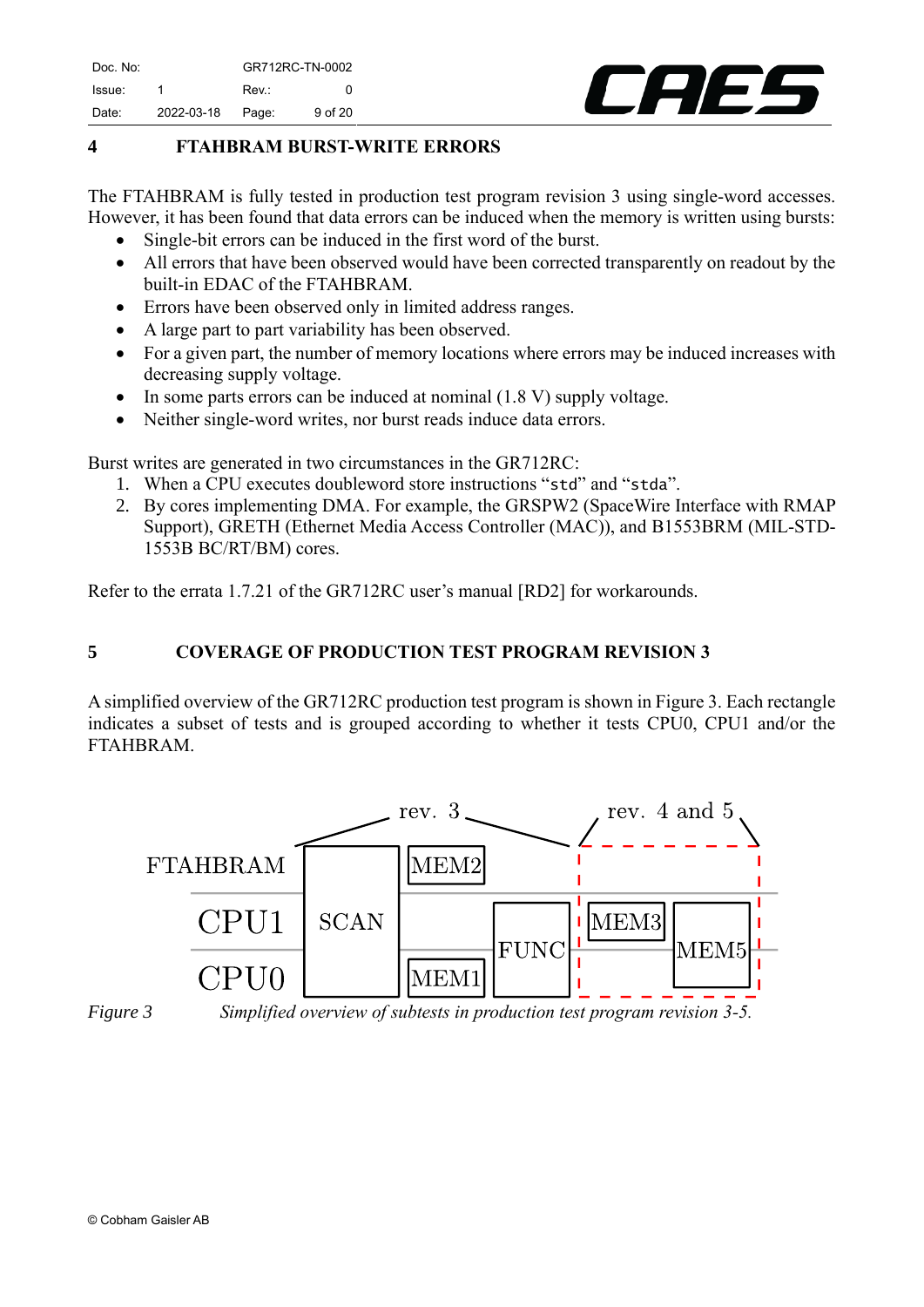

A short description of each test case from [Figure 3](#page-8-2) follows below:

- 1. SCAN: The GR712RC is placed in a proprietary scan-mode that verifies functionality of the internal flip-flops. Does not test memories (i.e. memory macrocells).
- 2. MEM1: At-speed (100 MHz) software-based test of CPU0 memories and AHB trace buffer. Covers all word addresses and bits, but there are bits in the IU register file, the I- and D-cache tag memories and the D-cache snoop tag memory that are not tested in both logical states. See section [5.2](#page-9-1) for details.
- 3. MEM2: At-speed (100 MHz) software-based test of FTAHBRAM. Fully tests all words and bit-states, but only using single word writes and reads (no bursts).
- 4. FUNC: At-speed (100 MHz) software-based functional tests. Implicitly tests a significant fraction of the IU register file and instruction caches of both CPUs. See section [5.2](#page-9-1) for details.
- 5. MEM3: A variant of the MEM1 subtest that is executed on CPU1 instead of CPU0. The MEM3 subtest has the same coverage problems as the MEM1 subtest. This subtest was added in revision 4 of the production test program.
- 6. MEM5: Tests of IU register file and cache tag memories that cover the gaps in the MEM1 and the MEM3 subtests. The MEM5 subtest was added in revision 5 of the production test program.

All tests are repeated at the corners of the recommended operating supply voltage and temperature specified in the GR712RC datasheet [\[RD4\].](#page-4-5)

## <span id="page-9-0"></span>**5.1 Statistics on number of parts with defects**

After the introduction of the MEM3 subtest, all parts have passed the SCAN, MEM1, MEM2, and FUNC subtests. Out of all parts that have passed, only 1.2% have failed the MEM3 subtest. The resulting inferred rate of defects in CPU1 memories in parts screened with revision 3 of the production test program is thus 1.2%. All parts that passed the MEM1 and MEM3 subtests also passed the MEM5 subtest.

The two CPUs in the GR712RC are essentially identical. Hence the fraction of parts that fail only in the MEM1 subtest (and pass all other subtests) is a good proxy indicator for the fraction of parts that would have failed only in the MEM3 subtest. Inspection of records from thousands of parts tested with revision 3 of the production test program showed that about 1% of the parts failed only in the MEM1 subtest. This is consistent with the observed 1.2% unique MEM3 fails above.

All parts that have failed only in the MEM1 or MEM3 subtests have done so at all tested supply voltage and temperature corners. There is no observed voltage or temperature dependence.

The production test records do not contain enough information to distinguish between different types of defects for a given failing part. For that reason, no attempt has been made to quantify the rate of address decoding errors relative to defects localized to single bits (e.g. stuck bits).

#### <span id="page-9-1"></span>**5.2 Memory test coverage of production test program revision 3**

As indicated by [Figure 3,](#page-8-2) the main coverage issue in production test program revision 3 is the lack of dedicated tests for CPU1 memories. The only subtest with partial coverage of CPU1 memories is FUNC. A second issue is the coverage gap between the MEM1 and MEM5 subtests for CPU0 memories. This section quantifies the incomplete coverage of the FUNC subtest for CPU1 memories and the MEM1 subtest for CPU0 memories.

To obtain quantitative measures of coverage, two classes of memory failure modes need to be considered.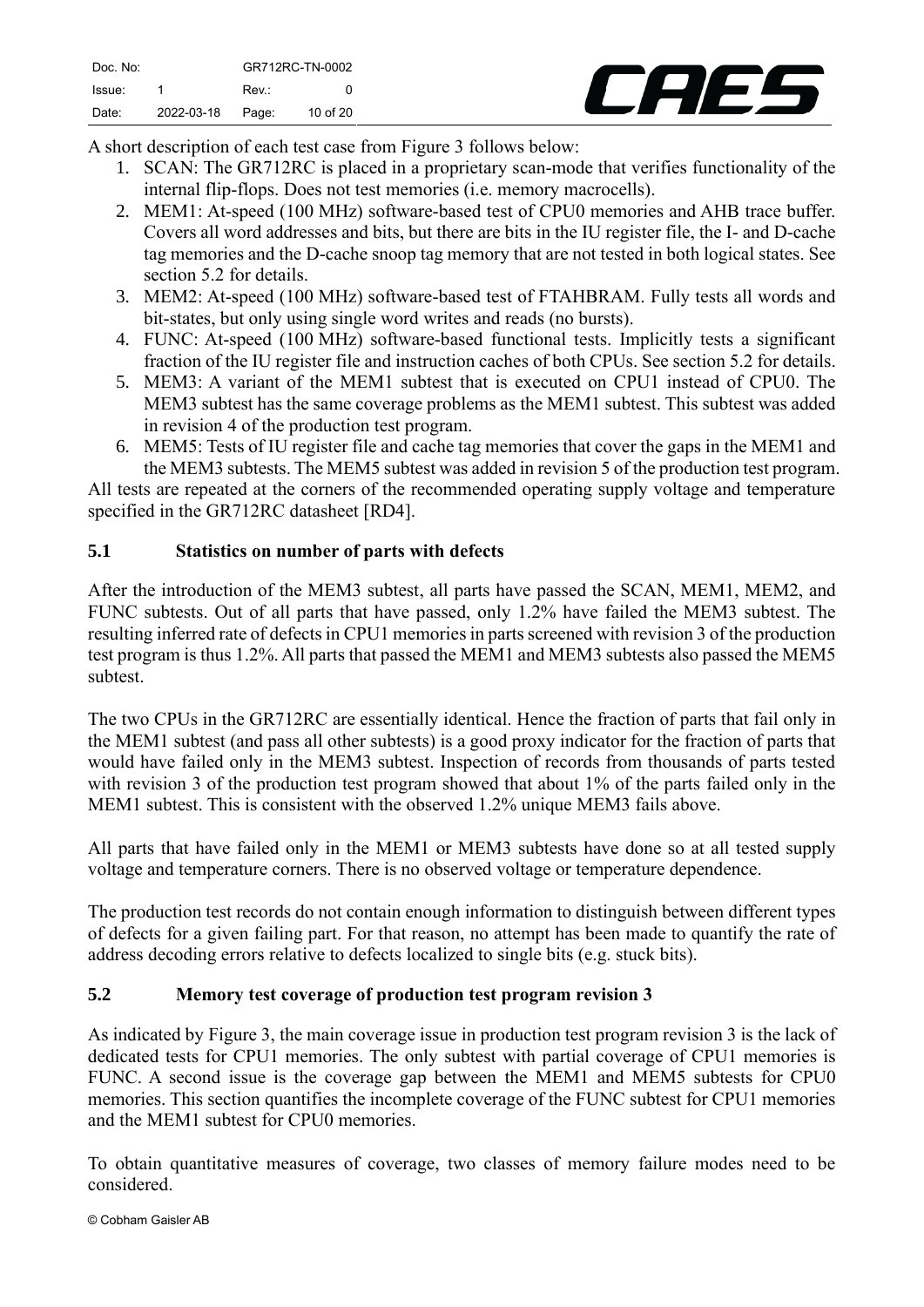| Doc. No: |            | GR712RC-TN-0002 |          |
|----------|------------|-----------------|----------|
| Issue:   |            | Rev.:           | O        |
| Date:    | 2022-03-18 | Page:           | 11 of 20 |



Firstly address decoding errors. A method to test for such errors is to first write unique data to each memory word and then read back the entire memory. If some memory words are not read back, then the test is incomplete and a reasonable address coverage measure is the number of words read divided by the total number of words.

Secondly, errors localized to specific bits. A method to test for such errors is to perform a set of write and read sequences such that, at the end, each bit has been read as both 0 and as 1 at some point during the test. If such a test is interrupted before completion, we can use the number of "bit-states" that have been read as a measure of the test's coverage. Since each memory bit has two possible states  $(0 \text{ and } 1)$ , a memory consisting of N bits can be said to have 2N bit-states. This measure is appropriate to quantify stuck-bit coverage when there is an equal prior probability of each bit being stuck-at-0 or stuck-at-1.

The coverage measures defined above were determined by running the MEM1 and FUNC subtests in an RTL simulation of the GR712RC. The simulation logged all individual reads and writes to memory primitives. The simulation model also allowed stuck-at errors to be injected in any bit so that it could be confirmed, in a black-box manner, if the production test program would have detected that error.

Snoop tag coverage was analysed for CPU0/MEM1, but not CPU1/FUNC. In the latter case a lower bound of zero coverage has been assumed. This is justified because only a small fraction of snoop tag defects can potentially be discovered by the FUNC subtest. Firstly because CPUs do not snoop on themselves. Secondly because during execution of the FUNC subtest only a small amount of memory is cached in both the CPU0 and CPU1 D-caches (5 cache lines).

The address coverage estimate is given in [Table](#page-11-1) 1 and the bit-state coverage estimate in [Table](#page-11-2) 2. Note that the estimated bit-state coverage is higher than address coverage for cache tag memories. This happens because words containing all 0s have been excluded from the analysis behind [Table](#page-11-1) 1, but not from [Table](#page-11-2) 2. The coverage by the FUNC subtest is incomplete for all CPU1 memories, both in terms of addresses and bit-states. D-cache coverage is negligible, while the IU register file and Icache have only partial coverage. Therefore, residual errors in CPU1 memories after the FUNC subtest screening should be somewhat more common in the D-cache than in other memories. For CPU1 memories, nothing can be inferred about the rate of address decoding errors in comparison with bit errors.

The MEM1 subtest has 100% address coverage of all CPU0 memories so any residual defects after MEM1 screening can be assumed to be localized to single bits. The bit-state coverage of the MEM1 subtest is incomplete in the IU register file and tag memories with 4% of bit-states not tested (because 8% of all bits are only tested in a single logical state). However, note that these numbers neglect the FUNC coverage of CPU0 memories.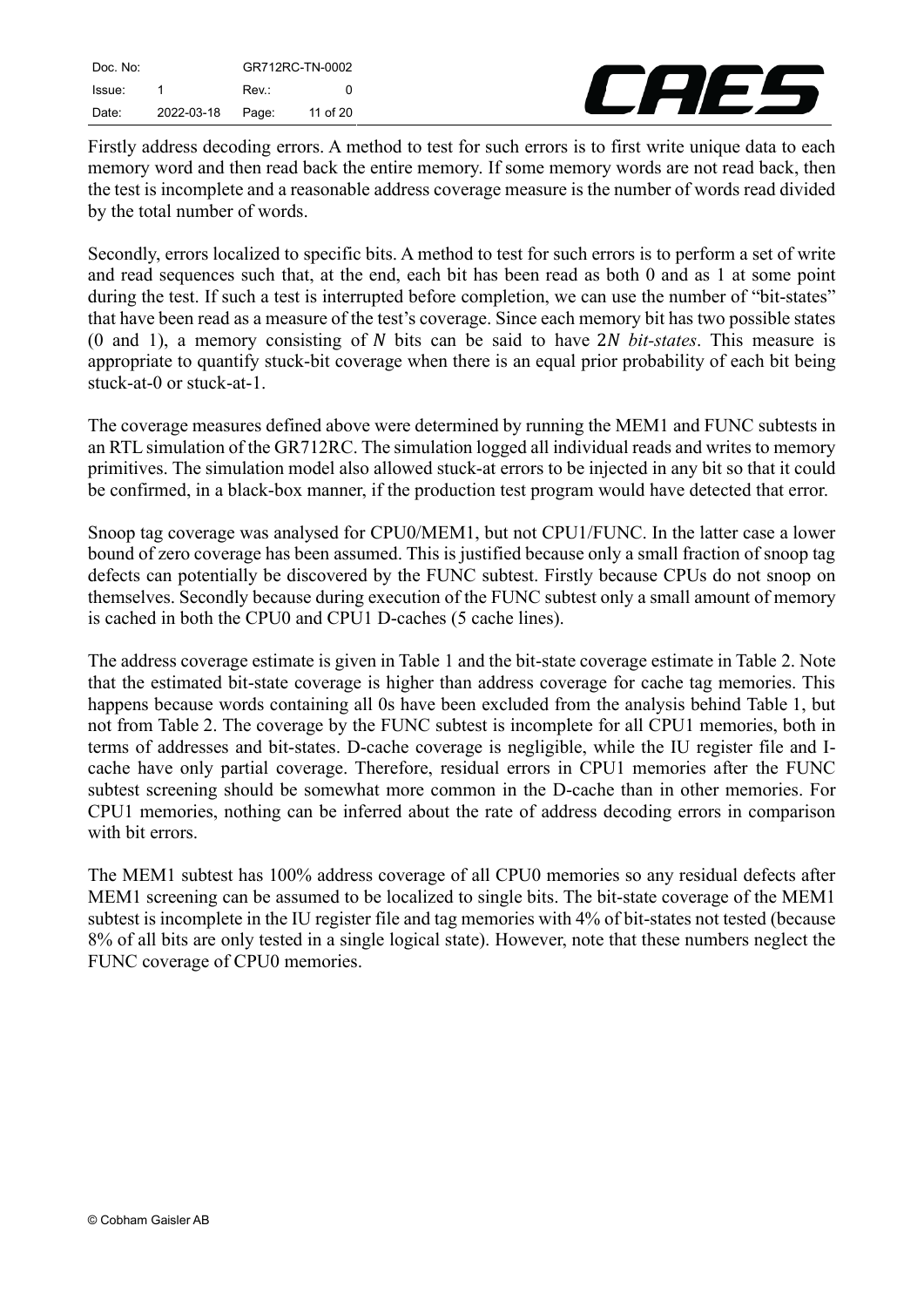| Doc. No: |            | GR712RC-TN-0002 |          |
|----------|------------|-----------------|----------|
| Issue:   |            | Rev.:           | O.       |
| Date:    | 2022-03-18 | Page:           | 12 of 20 |



<span id="page-11-1"></span>

| Table 1 Estimate of address coverage of CPU0 memories by the MEM1 subtest, and CPU1 memories |  |
|----------------------------------------------------------------------------------------------|--|
| by the FUNC subtest.                                                                         |  |

|                  |       | CPU0 (MEM1) | CPU1 (FUNC) |          |
|------------------|-------|-------------|-------------|----------|
|                  | Words | Fraction    | Words       | Fraction |
| IU register file | 270   | 100%        | 160         | 59%      |
| I-cache tags     | 512   | 100%        | 208         | 41%      |
| I-cache data     | 4096  | 100%        | 1242        | 30%      |
| D-cache tags     | 1024  | 100%        | 71          | 6.9%     |
| D-cache data     | 4096  | 100%        | 74          | 1.8%     |
| Snoop tags       | 1024  | 100%        |             | $0.0\%$  |
| Totals:          | 11022 | 100%        | 1755        | 16%      |

<span id="page-11-2"></span>*Table 2 Bit-state coverage of CPU0 memories by the MEM1 subtest, and CPU1 memories by the FUNC subtest. Note that the total number of bit-states is twice the total number of memory bits.*

|                          | CPU0 (MEM1) |          | <b>FUNC</b><br>CPU <sub>1</sub> |          |
|--------------------------|-------------|----------|---------------------------------|----------|
|                          | Bit-states  | Fraction | Bit-states                      | Fraction |
| IU register file         | 18444       | 88%      | 8937                            | 42%      |
| I-cache tags             | 33100       | 81%      | 21856                           | 53%      |
| I-cache data             | 294912      | 100%     | 44870                           | 15%      |
| D-cache tags             | 54417       | 74%      | 21531                           | 29%      |
| D-cache data             | 294912      | 100%     | 3481                            | 1.2%     |
| D-cache snoop tags       | 37420       | 87%      | 0                               | $0\%$    |
| Instruction trace buffer | 65536       | 100%     | 0                               | $0\%$    |
| AHB trace buffer         | 65536       | 100%     | N/A                             | N/A      |
| Totals                   | 864277      | 96%      | 100675                          | 12%      |

#### <span id="page-11-0"></span>**5.3 Extrapolated probabilities of defects evading screening**

The analysis in section [5.2](#page-9-1) shows that there is a non-zero probability for defects to evade screening with production test program revision 3. Since no parts tested so far (see section [5.1\)](#page-9-0) have failed in the MEM5 subtest, the probability of defects in CPU0 of parts screened with revision 3 can only be extrapolated.

Since the MEM1 subtest completely screens away address decoding errors, a probability can be extrapolated based on an assumed overall stuck-at defect rate and the bit-state coverage from [Table](#page-11-2) 2. An observational upper bound for the rate of at least one stuck-at error in CPU0 memories prior to MEM1-screening is 1% (see section [5.1\)](#page-9-0). This is an upper bound because the observed rate includes address decoding errors. The resulting extrapolated probabilities are given in [Table](#page-12-1) 3. Numbers for CPU1 memories are included for an order of magnitude comparison. But note that the assumptions behind the calculations do not hold for CPU1 memories since the FUNC subtest does not screen out all address decoding errors.

Entries in boldface indicate possibly "fatal errors" (defined as being able to cause a software crash or data corruption). It is assumed that residual defects in CPU0 memories after MEM1 screening are single-bit defects with no correlation for occurrence of multiple defects within the same data word. Under this assumption, only defects in the IU register file would cause fatal errors.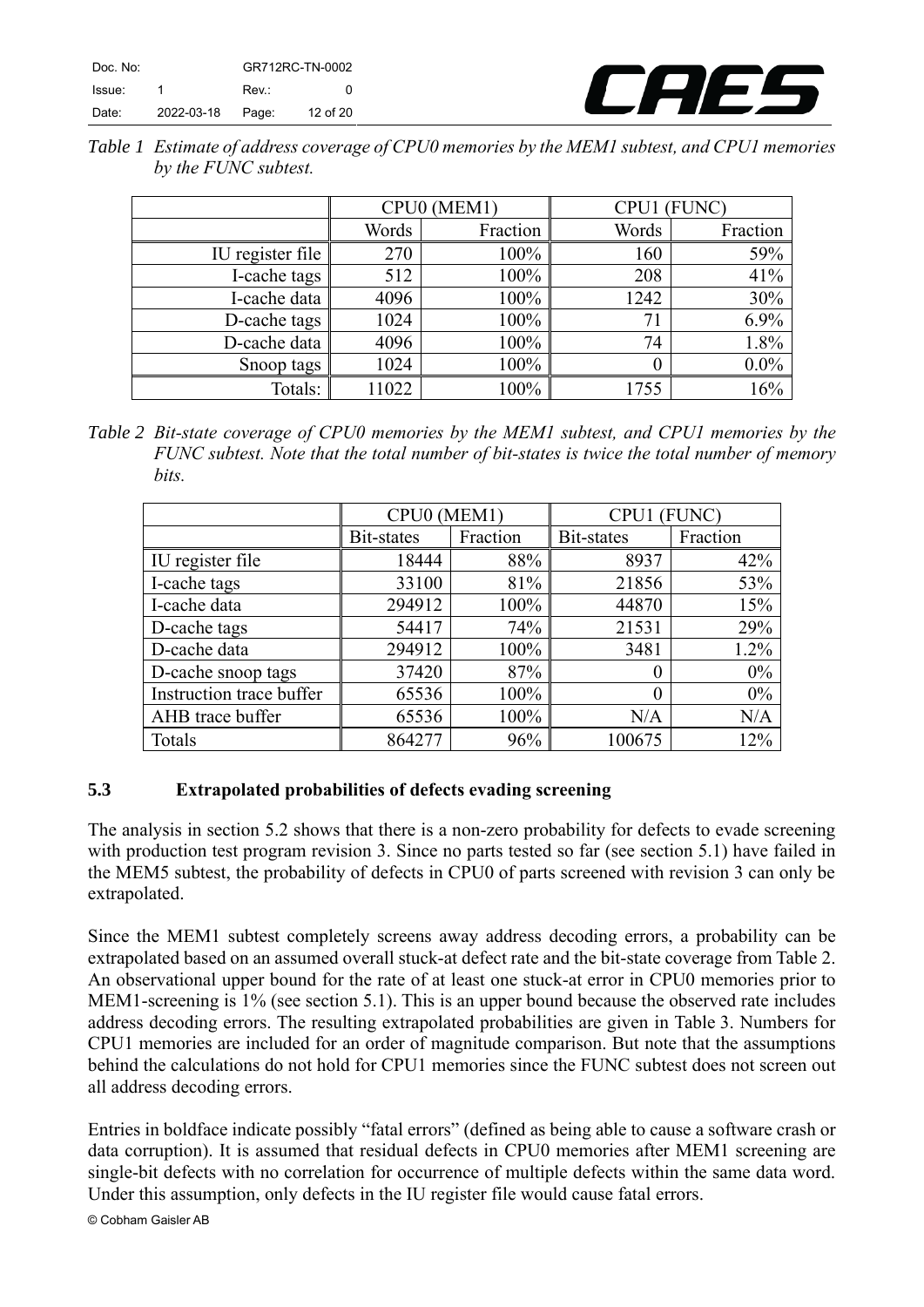| Doc. No: |            | GR712RC-TN-0002 |          |
|----------|------------|-----------------|----------|
| Issue:   |            | Rev.:           | O        |
| Date:    | 2022-03-18 | Page:           | 13 of 20 |



In contrast, residual errors in CPU1 memories after the FUNC subtest screening may cause fatal errors in any of the memories. This is because address decoding errors are fatal in all memories (apart from the Instruction and AHB trace buffers, which should not be used by applications). Again, refer to section [6.](#page-12-0)

<span id="page-12-1"></span>*Table 3 Extrapolated probability of defects to be present in parts screened only with MEM1 (production test program revision 3).*

| Memory                   | CPU <sub>0</sub> | CPU1      |
|--------------------------|------------------|-----------|
| IU register file         | $0.004\%$        | $0.02 \%$ |
| I-cache tags             | 0.011%           | $0.03\%$  |
| I-cache data             | $0.000\%$        | 0.34%     |
| D-cache tags             | 0.027%           | $0.07\%$  |
| D-cache data             | $0.000\%$        | 0.40%     |
| D-cache snoop tags       | $0.008 \%$       | $0.06\%$  |
| Instruction trace buffer | $0.000\%$        | 0.09%     |
| AHB trace buffer         | $0.000\%$        | N/A       |

Note that if a defect is present the IU register file of a particular part, then the defect is expected to be discovered immediately as soon as non-trivial software is executed on the part (e.g. during boardlevel unit tests).

Finally, note that 93% of the possible single-bit defects in CPU0 memories that could remain after screening with production test program revision 3 are in the caches where the LEON3FT SEUmitigation would handle them with no functional software impact. See section [6](#page-12-0) for details.

## <span id="page-12-0"></span>**6 IMPACT OF A DEFECT IN A CPU MEMORY ON SOFTWARE**

Terms like "single-bit" error are used in this section since they are convenient from the point of view of the error correction and detection features in the GR712RC<sup>1</sup>. But the term is inaccurate for errors caused by permanent defects. In this context we say that an "*n*-bit error" occurs when the data read out from a particular memory differs by *n* bits compared to what would have been read out if the same software had been run on a part without defects.

By the term "stuck-at defect" we refer to a defect that causes a bit to remain at 0 or 1 despite having been written with the opposite value. For such stuck-at defects, the relation between defects and "*n*bit errors" is direct. But memories can have other types of defects. One class is addressing errors, where writes to one address can affect what data is read out from a *different* address at a later time. In that case, a single defect may cause any number of bit errors in a data word.

By design, the GR712RC can recover from any *transient* single-bit error, and this process is transparent to software. But a stuck-at error is not transient and would be redetected every time the bit is reread. For this reason, the GR712RC cannot recover from all single-bit stuck-at errors. Furthermore, the GR712RC in general cannot recover from multi-bit errors.

<sup>©</sup> Cobham Gaisler AB <sup>1</sup> Suggested reading: Section 4.8 "Error detection and correction" in the GR712RC user's manual [RD2]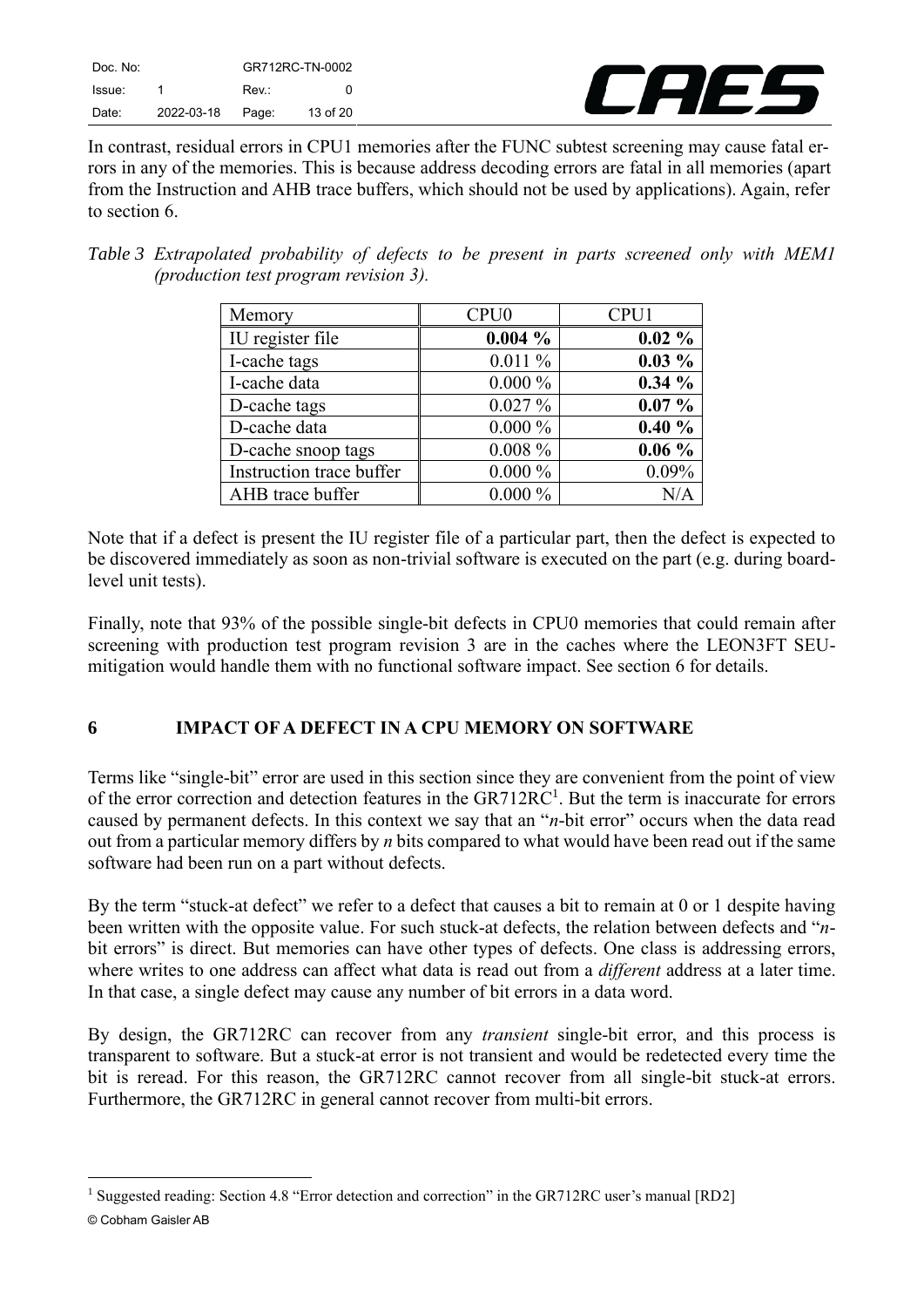

An overview of possible consequences of different numbers of bit errors in different types of memories is given below. Fatal errors (errors that can crash or corrupt the application) have been marked with boldface:

- I. IU Register file:
	- 1. Transient single-bit error: IU register file contents corrected, instruction restarted after 6 cycles, error counter incremented, and CPU continues with normal operation.
	- 2. **Stuck-at single-bit error**: Detected by ECC, but CPU enters an infinite loop due to restarting the instruction that caused the error to be detected thereby rereading the still corrupted register.
	- 3. **Two-bit erro**r: Detected by ECC and triggers trap 0x20 (register\_access\_error).
	- 4. **Three or more bit errors**:
		- a. **Trap 0x20** (probability<sup>2</sup> 40 − 70%)
		- b. **Data incorrectly corrected**. Leads to data corruption or infinite loop (see above). (probability  $30 - 60\%$ )
		- c. **Data incorrectly considered correct**. Execution continues uninterrupted, but with erroneous data. Unpredictable results. (probability  $\langle 1\% \rangle$ )
- II. I-cache and D-cache (data and tags)
	- 1. Parity error (all single-bit errors and >60% of multi-bit errors): Detected by parity check, same behaver as a cache miss. Leads to performance degradation due to reloads from main memory. Error counters saturate.
	- 2. **No parity error** (<40% of multi-bit errors): Various kinds of data corruption.
		- a. I-cache data: Wrong instruction executed or trap 0x02 (illegal\_instruction)
		- b. D-cache data: Wrong data used. Unpredictable results.
		- c. I-cache or D-cache tag
			- 1. Corruption of "valid"-bits in cache tag:
				- a. false valid: wrong or invalid instruction or data
				- b. false invalid: reload from external memory, continue with normal operation
			- 2. Corruption of address-bits in cache tag:
				- a. false hit: wrong instruction or data
				- b. false miss: reload from external memory, continue with normal operation
			- 3. Corruption of MMU context-bits in cache tag (MMU enabled):
				- a. false context hit: wrong instruction or data
				- b. false context miss: reload from external memory, continue with normal operation
- III. D-cache snoop tags:
	- 1. Single-bit error: Detected by parity bit. Cache line invalidated more often than usual, normal operation continues. Not tracked by any counter.
	- 2. Odd number of bit errors: Same as 1.
	- 3. Non-zero even number of bit errors:
		- a. **false miss**: Failure to invalidate cache entry. Cache coherency lost (typically leads to process synchronization error).
		- b. false hit: Additional invalidation of cache entry, continue with normal operation.
- IV. FTAHBRAM: From an error management point of view, this is equivalent to an external memory. See [\[RD3\]](#page-4-4) for details.

<sup>&</sup>lt;sup>2</sup> The exact probability depends on which model is used for defect rate per data word. However, the given probability range holds for a broad class of models.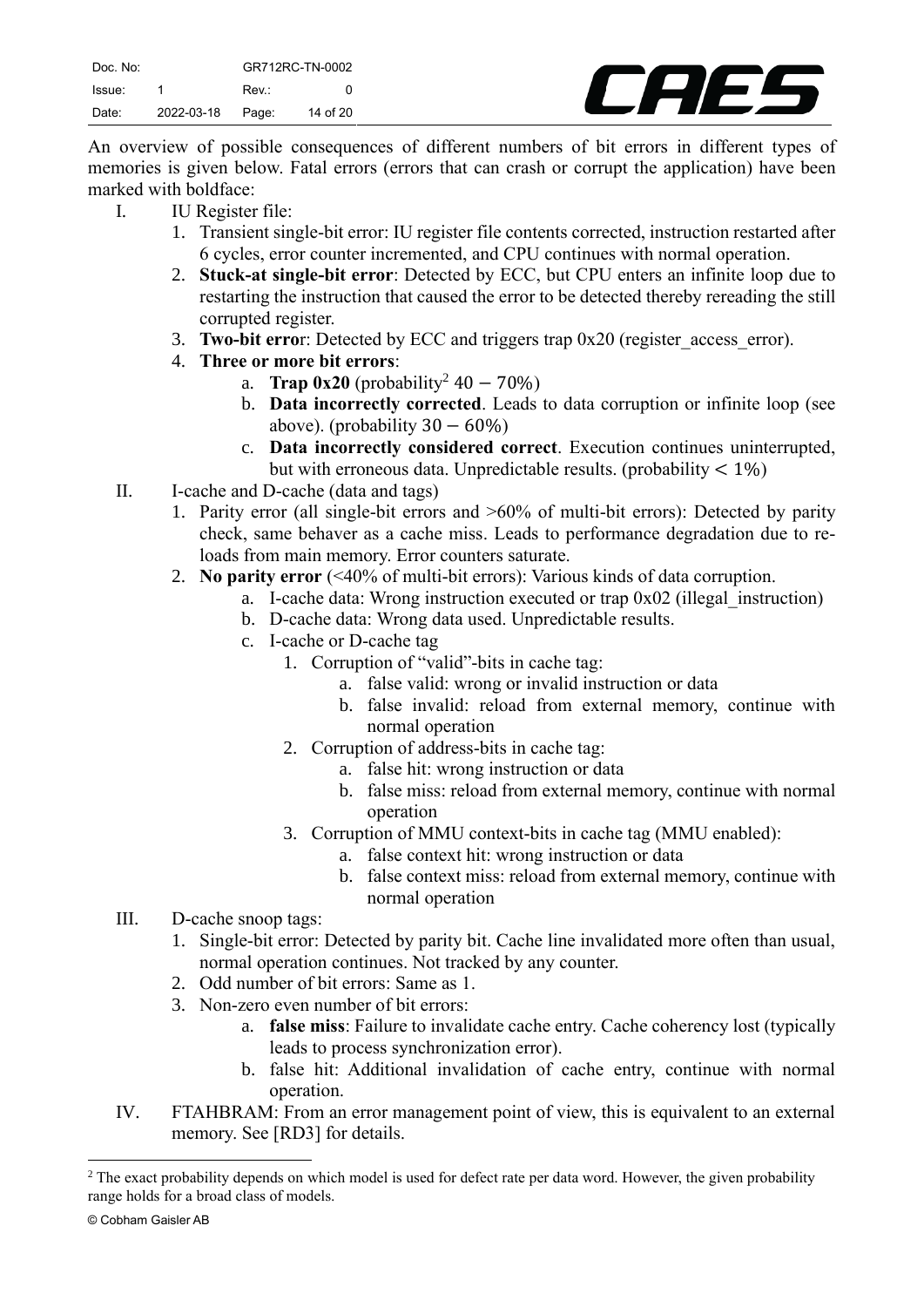| Doc. No: |            | GR712RC-TN-0002 |          |
|----------|------------|-----------------|----------|
| Issue:   |            | Rev.:           | o        |
| Date: .  | 2022-03-18 | Page:           | 15 of 20 |



If a GR712RC part contains a defect capable of triggering one of the fatal errors bolded in the list above, then this would in most cases be detected almost immediately by running non-trivial software on the part. The IU register file and caches are small compared to typical application software. One second of execution of a memory intensive (relative to the  $2 \times 16$  KiB/CPU cache size) application is enough to replace the data in the IU register file and caches multiple times. Hence most fatal defects should be detected within seconds by running software.

As shown in [Table](#page-11-2) 2, the distribution of insufficiently tested bits is not uniform. The most severe IU register file and instruction cache errors are screened away by the FUNC subtest. This has the result that small software applications (relative to the cache size of  $2 \times 16$  KiB) has a smaller chance of encountering untested bit-states than large and/or complex software applications. But when a small software application is recompiled, the register and cache access pattern may change slightly and result in untested bit-states being accessed. SMP operating systems such as RTEMS, VxWorks, and Linux have a particularly large chance of using untested bit-states. These are also sensitive to snoop tag errors.

## <span id="page-14-0"></span>**6.1 Correctable error counters**

Non-fatal errors due to defects are subtle since they are transparent to software and have characteristics akin to radiation-induced single-event upsets, except that they occur deterministically. Software that regularly reads out the cache parity error counters would quickly find that something is not normal since the applicable counter would saturate quickly even in the absence of radiation. Monitoring these counters is strongly recommended for any software intended for applications that will operate in a radiation environment.

Each CPU has a set of counters that keeps track of the number of detected errors of each type<sup>3</sup> that have occurred. Cache parity error counters can be read via the cache control register, and the IU register file error counter can be read via the ASR16 register (see sections 4.5.4, 4.5.6 and 4.8.2 in [\[RD2\]\)](#page-4-2).

A C-program can read out the cache control register and ASR16 with the following inline assembly code snippets:

```
/* Read cache control register*/
uint32_t ccr;
asm volatile (
     "lda [%1] 0x02, %0"
     : "=r"(ccr)
     : "r"(0x00)
);
/* Read ASR16 register */
uint32_t asr16;
asm volatile (
     "mov %%asr16, %0"
     : "=r"(asr16)
     :
);
```
<sup>&</sup>lt;sup>3</sup> Except for snoop tag parity errors which are not tracked. A snoop tag parity error is treated the same way as if it was a snoop hit, invalidating the cache line.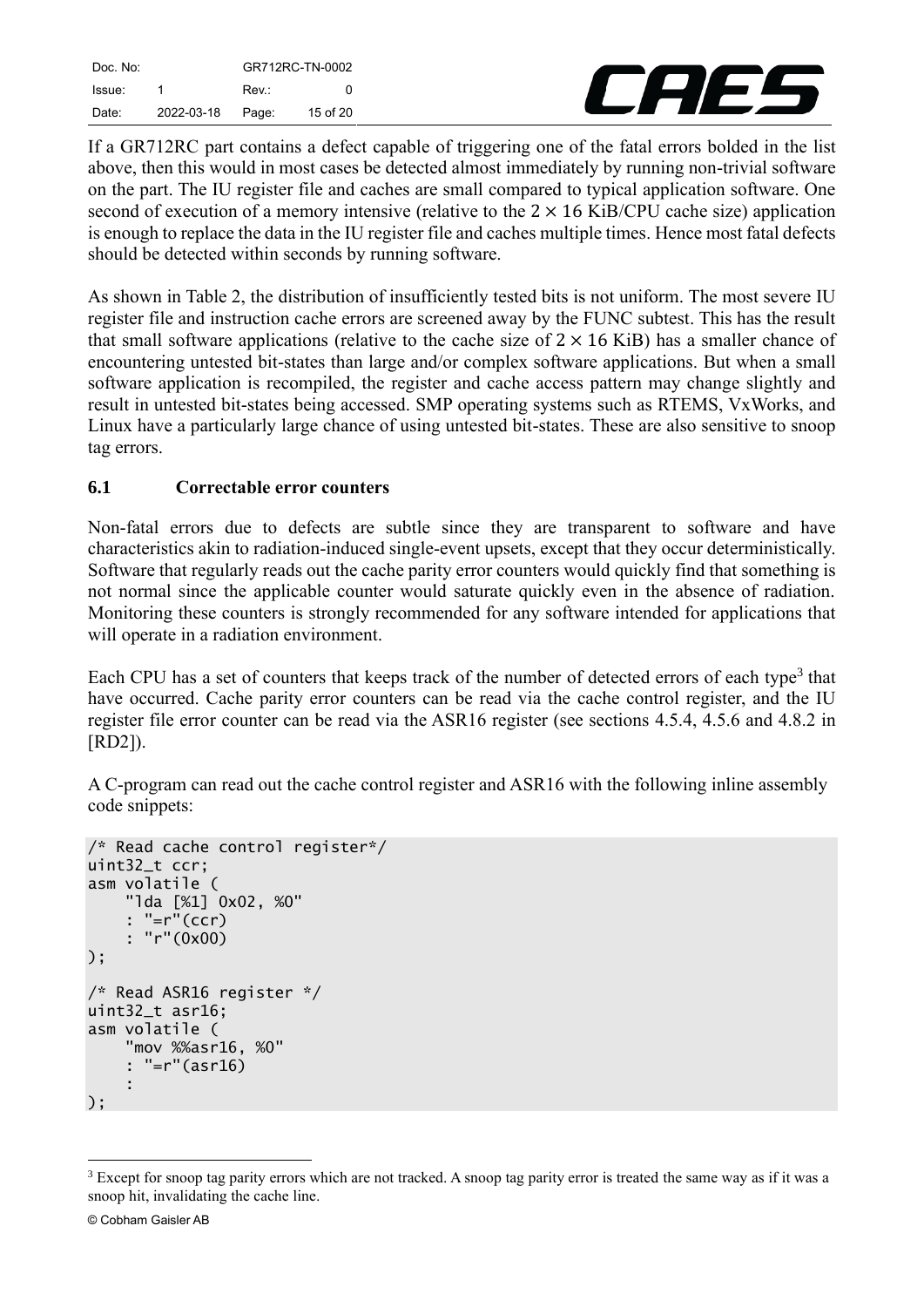| Doc. No: |            | GR712RC-TN-0002 |          |
|----------|------------|-----------------|----------|
| Issue:   |            | Rev.:           | O.       |
| Date:    | 2022-03-18 | Page:           | 16 of 20 |



The registers can also be conveniently read out in GRMON with the commands "info reg -v cpuX::ccr" and "reg asr16 cpuX". An example readout of these registers for CPU1 is given below. In this case all five counters were zero.

|                              | grmon3> info reg -v cpu1::ccr |     |                                 |
|------------------------------|-------------------------------|-----|---------------------------------|
| LEON3FT SPARC V8 Processor   |                               |     |                                 |
|                              | Cache control register        |     | 0x008b800f                      |
| 29                           | rft                           | 0x0 | Register file test select       |
| 28                           | ps                            | 0x0 | Parity Select                   |
| 27:24                        | tb                            | 0x0 | Test Bits                       |
| 23                           | ds                            | 0x1 | Data cache snoop enable         |
| 22                           | fd                            | 0x0 | Flush data cache                |
| 21                           | fi                            | 0x0 | Flush Instruction cache         |
| 20:19                        | ft                            | 0x1 | FT scheme                       |
| 17                           | st                            | 0x1 | Separate snoop tags             |
| 16                           | ib                            | 0x1 | Instruction burst fetch         |
| 15                           | ip                            | 0x1 | Instruction cache flush pending |
| 14                           | dp                            | 0x0 | Data cache flush pending        |
| $13:12$ ite                  |                               | 0x0 | <b>Instruction Tag Errors</b>   |
| 11:10                        | ide                           | 0x0 | <b>Instruction Data Errors</b>  |
| 9:8                          | dte                           | 0x0 | Data Tag Errors                 |
| 7:6                          | dde                           | 0x0 | Data Data Errors                |
| 5                            | df                            | 0x0 | Data Cache Freeze on Interrupt  |
| $\overline{4}$               | if                            | 0x0 | Inst. Cache Freeze on Interrupt |
| 3:2                          | dcs                           | 0x3 | Data Cache state                |
| 1:0                          | ics                           | 0x3 | Instruction Cache state         |
|                              |                               |     |                                 |
| grmon3> reg asr16 cpu1       |                               |     |                                 |
| $asr16 = 49152 (0x0000c000)$ |                               |     |                                 |

There is no dedicated parity error counter for the snoop tags, so defects located in the snoop tags would be more difficult for software to detect. However, GRMON provides a set of "dcache" commands that may be useful. For example, errors in the snoop tags can lead to D-cache inconsistency and GRMON provides the command "dcache diag cpuX" which compares all D-cache contents with external memory and finds any inconsistency.

#### <span id="page-15-0"></span>**6.2 Radiation effects**

Non-fatal defects allow software to operate normally with a performance reduction in the absence of single-event upsets (SEUs). However, an SEU that flips a bit in a cache word or tag that already contains a single-bit stuck-at defect is functionally equivalent to a multi-bit upset in that word and may lead to a crash or corruption of the application

Suppose that there is a permanent single-bit stuck-at defect in one of the cache memories and that the overall per bit SEU rate of the cache memories is  $r$ . Generally, each bit is part of a group of 9 bits over which parity is computed and an undetectable error only happens if one of the other 8 bits is flipped by an SEU. Hence the rate of undetectable errors is  $8 \times r$  for the cache word containing the stuck bit. However, there are exceptions:

- In the snoop tags, one parity bit is used for 20 data bits  $\Rightarrow$  20  $\times r$
- Instruction tags are 40 bits long, but still only use four parity bits. The fourth parity bit covers both the 8-bit MMU context and 8 address bits  $\Rightarrow$  16  $\times r$
- The first two parity bits in the D-cache tag field only cover 4 data bits each.  $\Rightarrow$  4  $\times r$

A representative rate for the GR712RC caches in a GEO environment is  $r = 2 \cdot 10^{-7}$  seu/bit/day. The undetected upset rate with a single stuck-at bit somewhere in the caches is therefore at most  $20 \times r = 4 \cdot 10^{-6}$  events/day. A mean time to upset of above 680 years.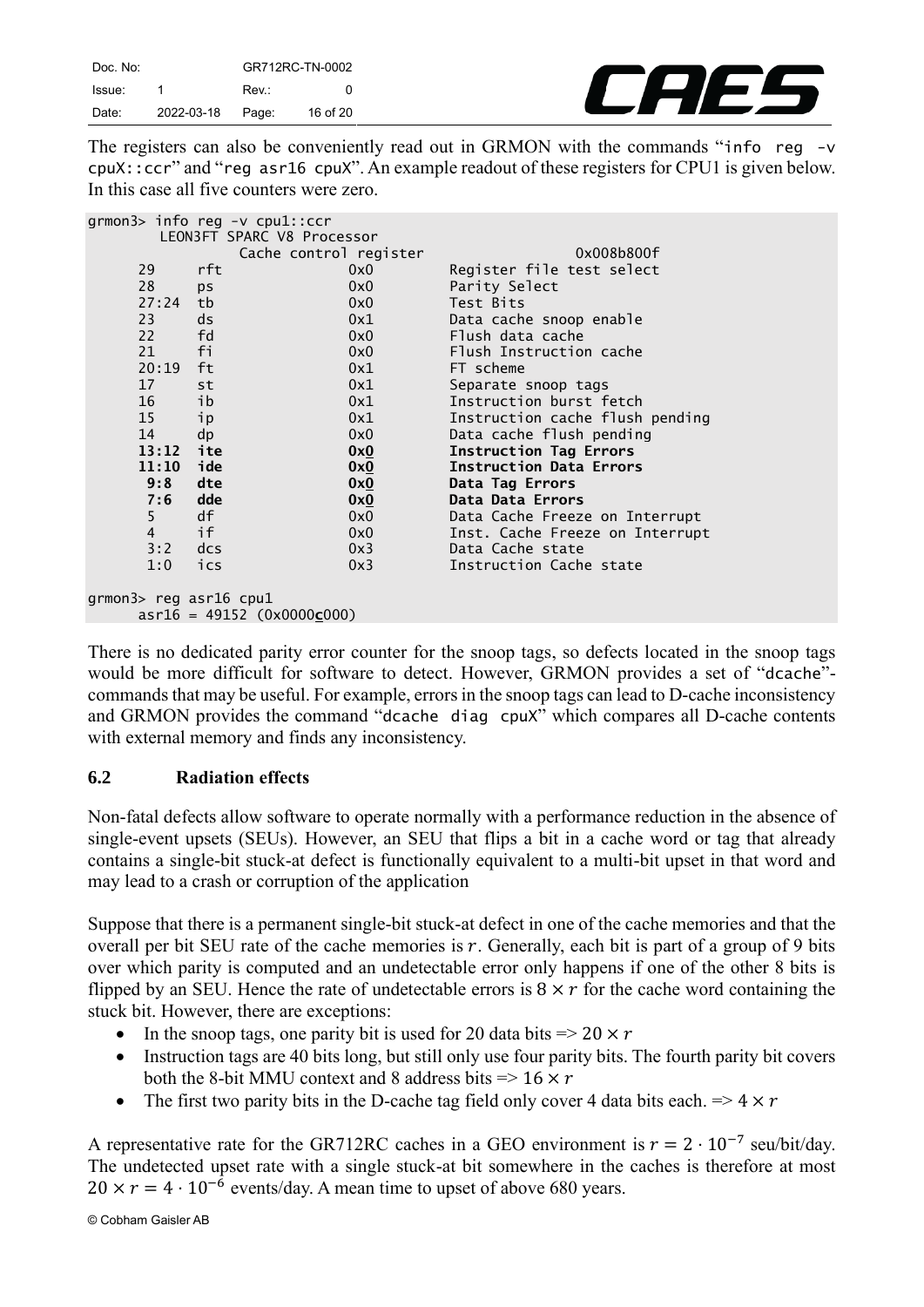Tele

## <span id="page-16-0"></span>**7 SOFTWARE PACKAGE FOR BOARD-LEVEL MEMORY TESTS**

Upon request to [support@gaisler.com,](mailto:support@gaisler.com) GR712RC customers that have parts screened with revision 3 of the production test program already integrated into boards will be provided with a software package "gr712rc-tn0002-sw". The software package includes a prebuilt binary, C and assembler source code, and a TCL script that can be used with GRMON to run the tests. Detailed instructions can be found in the README included in the software package. The rest of this section provides an overview of the contained test software.

The software is intended to be loaded, started and monitored by GRMON2 or GRMON3 connected via a JTAG or SpaceWire debug link. The software executes out of the FTAHBRAM (On-chip Memory with EDAC Protection) so there is no dependence on external memory.

The software and GRMON will only use the FTAHBRAM, CPU0, CPU1, DSU (Hardware Debug Support Unit), IRQMP (Multiprocessor Interrupt Controller) and GPTIMER/GRTIMER (General Purpose Timer Unit) cores. No accesses to the FTMCTRL (Fault Tolerant Memory Controller) memory regions (PROM, IO, SRAM and SDRAM) or IO peripherals are made.

The software tests the full IU register file, I-cache (tags and data), and D-cache (tags, data, and snoop tags) of both CPUs. Parity and ECC bits are also covered by the test. Optionally, the software can also be configured to test the CPU1 instruction trace buffer but note that this memory should not be used by application software. The software does not test for occurrence of the FTAHBRAM burst write errors described in section [4.](#page-8-0)

A review of historical production test data of GR712RC parts shows that if defects in CPU memories are detected at one supply voltage and temperature condition, then defects will be detected in the entire operating range of the part (see section [5.1\)](#page-9-0). Therefore, it is sufficient to run the software at room temperature and nominal supply voltage to determine if defects are present or not.

It is possible to tailor the software such that it can be loaded and executed on boards where no GRMON debug link is available. However, the software is not suitable for permanent integration into application software.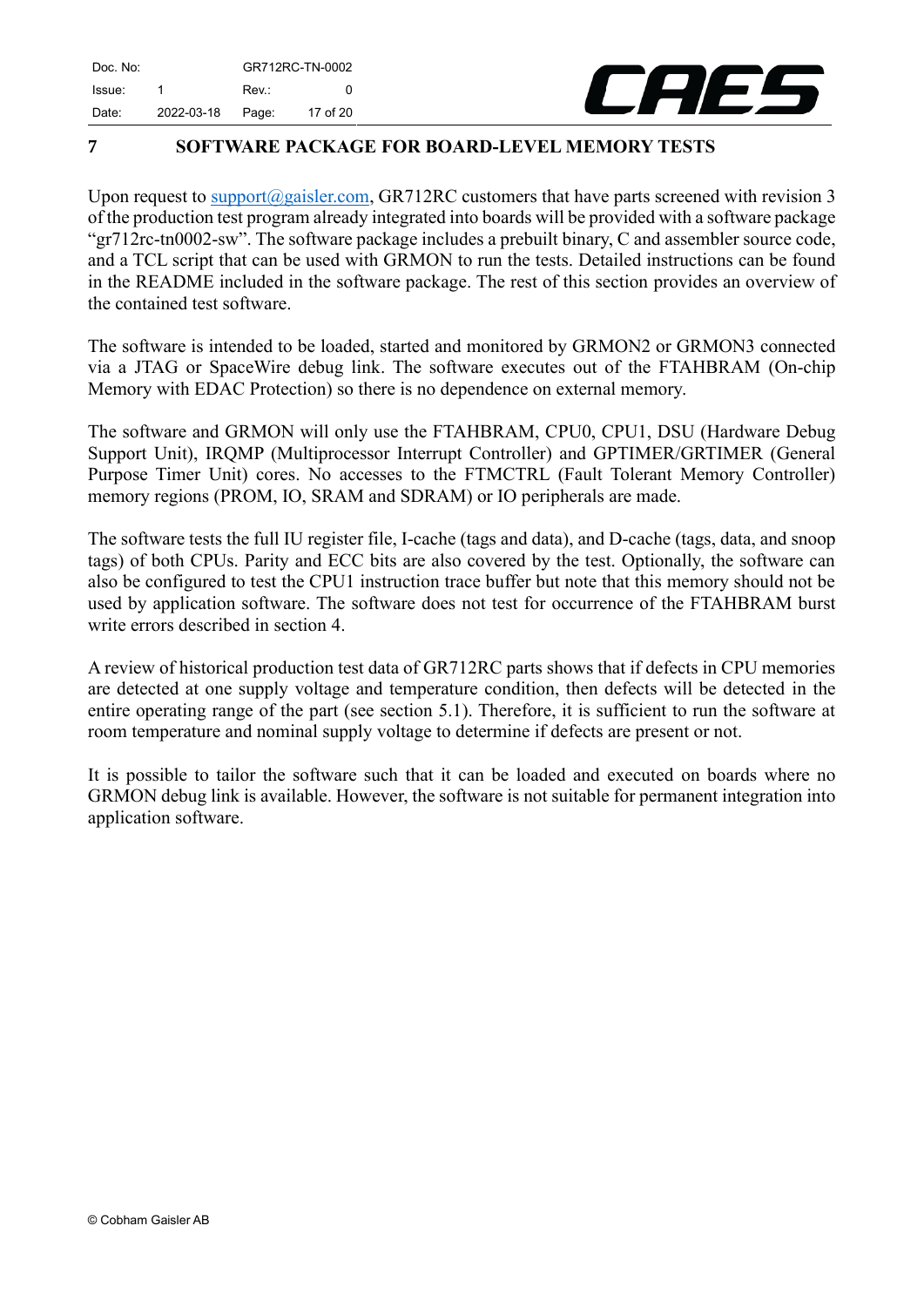

## <span id="page-17-0"></span>**7.1 Memory test methodology**

The baseline algorithm used in the memory tests has two parts. First an address correctness step where unique values are written into each word of the memory block. Next a MARCH-C pattern to find defective bits. Here, it is verified that each bit can be written with both 0 and 1. The exact details vary in each type of memory, depending on if the memory a single- or dual-port type, and on the various kinds of automatic ECC/parity computation, as well as available diagnostic memory access interfaces.

A pseudo-code description of the test steps follows below:

```
## Baseline address correctness algorithm:
NOTE: The total size of the memory in number of words is denoted N
-------------------------------------
1. Initial write
for i=0 to N-1 write i to address i
2. Readback, second fill and final readback
for i=0 to N-1i = N-1 - i read from address i and compare value against i
    write i to address i
     read from address i and compare value against j
## Baseline MARCH-C pattern
NOTE: The word width is between 21 and 40 bits depending on memory type.
NOTE: In some test routines, the readback is divided into three separate loops 
where ECC/parity bits, odd word addresses, and even word addresses are read 
separately.
                 -------------------------------------
1. Initial write
for i=0 to N/2-1 write 0x55...55 to address 2*i+0
     write 0xAA...AA to address 2*i+1
2. Readback and write bitwise inverse
for i=N/2-1 downto 0
     read address 2*i+1 and compare against 0xAA...AA
     write 0x55...55 to address 2*i+1
     read address 2*i+0 and compare against 0x55...55
     write 0xAA...AA to address 2*i+0
3. Readback of inverted pattern
for i=0 to N/2-1 read address 2*i+0 and compare against 0xAA...AA
     read address 2*i+1 and compare against 0x55...55
-------------------------------------
```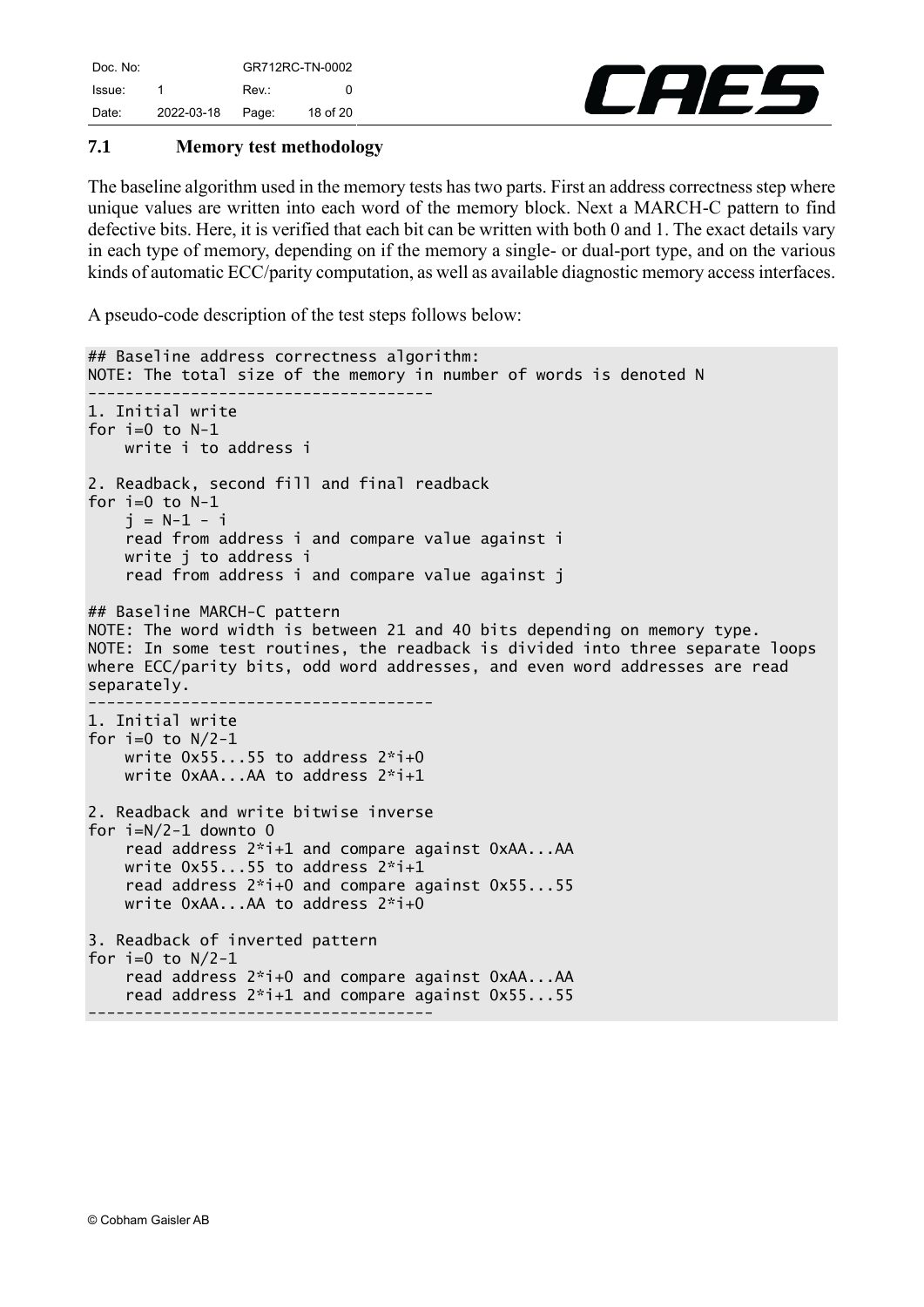

#### <span id="page-18-0"></span>**7.2 Example output**

Below is example output of the software when executed on a GR712RC part with no errors in either CPU0 or CPU1 memories.

\$ grmon -ftdi -nosram -nosdram -c systest.tcl GRMON debug monitor v3.2.14 64-bit pro version a0000000 192.0kB / 192.0kB [===============>] 100% Finished washing! A0010000 .text 28.8kB / 28.8kB [=============>] 100% A0017320 .rodata 16B [===============>] 100% A0017330 .data 200B [===============>] 100% Total size: 28.99kB (776.16kbit/s) Entry point 0xa0010000 Image .../systest-cpu0 loaded CPU 0: Program exited normally CPU 1: Power down mode 0xa0017430 00000001 00000001 00000000 00000000 ................ 0xa0017440 4f4b2120 4f4b2120 4f4b2120 ffffffff OK! OK! OK! .... 0xa0017450 ffffffff ffffffff ffffffff ffffffff ................ 0xa0017460 00000000 00000007 ffffffff ffffffff ................ a0000000 192.0kB / 192.0kB [===============>] 100% Finished washing! 28.8kB / 28.8kB [==============>] 100% A0017320 .rodata 16B [===============>] 100% A0017330 .data 200B [===============>] 100% Total size: 28.99kB (778.70kbit/s) Entry point 0xa0010000 Image .../systest-cpu1 loaded CPU 0: Program exited normally 0xa0017430 00000001 00000001 00000001 00000000 ................ 0xa0017440 4f4b2120 4f4b2120 4f4b2120 ffffffff OK! OK! OK! .... 0xa0017450 ffffffff ffffffff ffffffff ffffffff ................ 0xa0017460 00000000 00000007 ffffffff ffffffff ................ ################################################################ Result: Test CPU0 IU-Registers OK! Test CPUO I-Cache 0K! Test CPUO D-Cache 0K! Test CPU1 IU-Registers OK! Test CPU1 I-Cache 0K! Test CPU1 D-Cache 0K! CPU0 OK! CPU1 OK! grmon3>